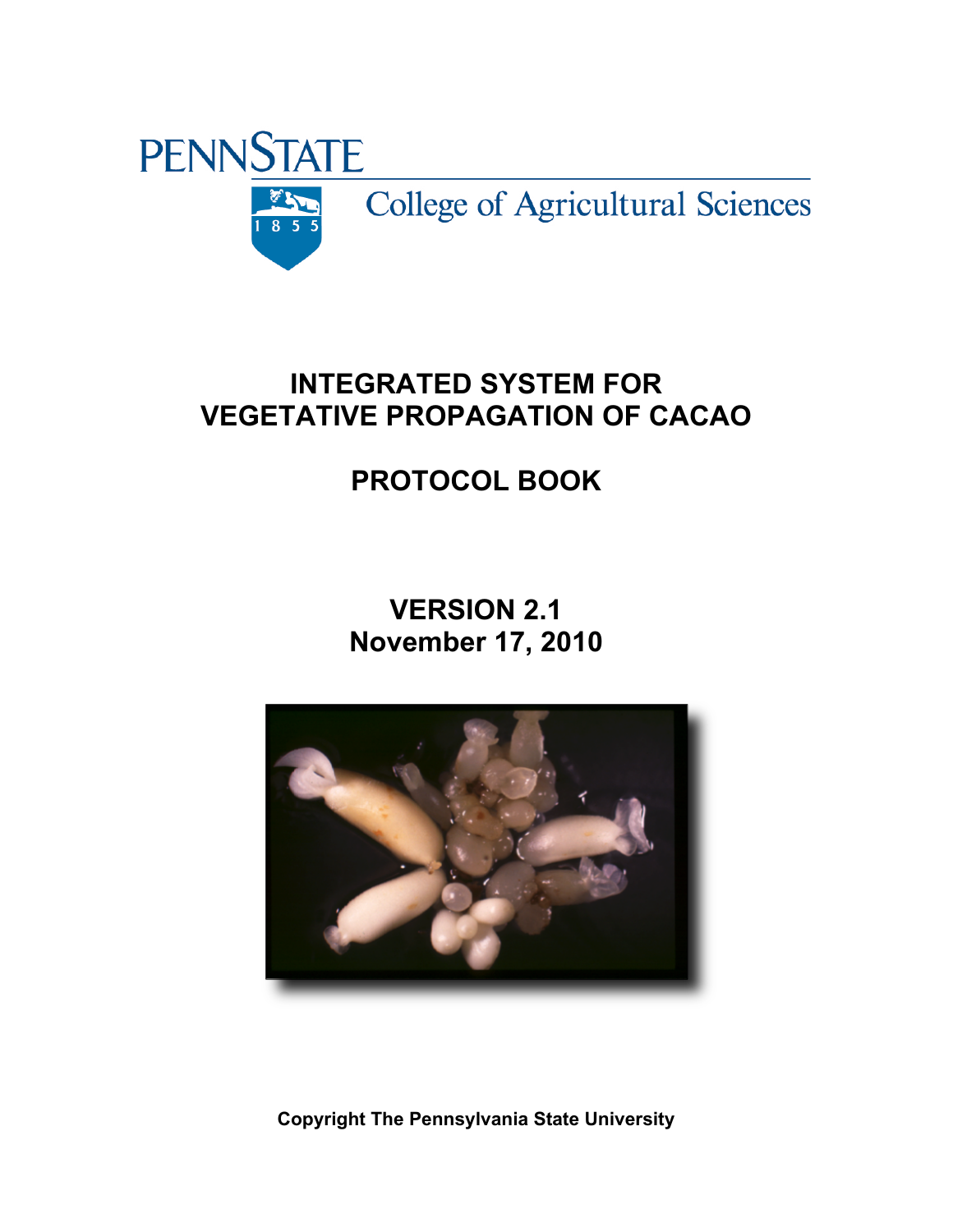#### **PENN STATE CACAO RESEARCH LAB**

The Pennsylvania State University Department of Horticulture 418 Life Sciences Building University Park, PA 16802 USA Tel: 814-863-2257

**Project Directors**  Dr. Mark Guiltinan (mjg9@psu.edu) Dr. Siela Maximova (snm104@psu.edu)

#### **ACKNOWLEDGEMENTS**

These protocols are generated as a result of many years of experimental work and include the research of multiple members of the cacao research laboratory including: Dr. Zhijian Li, Dr. Abdoulaye Traore, Dr. Carter Miller, Dr. Gabriela Antunez de Mayolo, Sharon Pishak, Ann Young, Lena Landherr Sheaffer, Marissa Kenzakoski, and a large number of dedicated undergraduate students and visiting scientists. The work of the Penn State Cacao Research Group is supported in part by the American Cocoa Research Institute Endowed Program in the Molecular Biology of Cocoa, The National Science Foundation, the United States Department of Agriculture, and The Pennsylvania State University, College of Agricultural Sciences.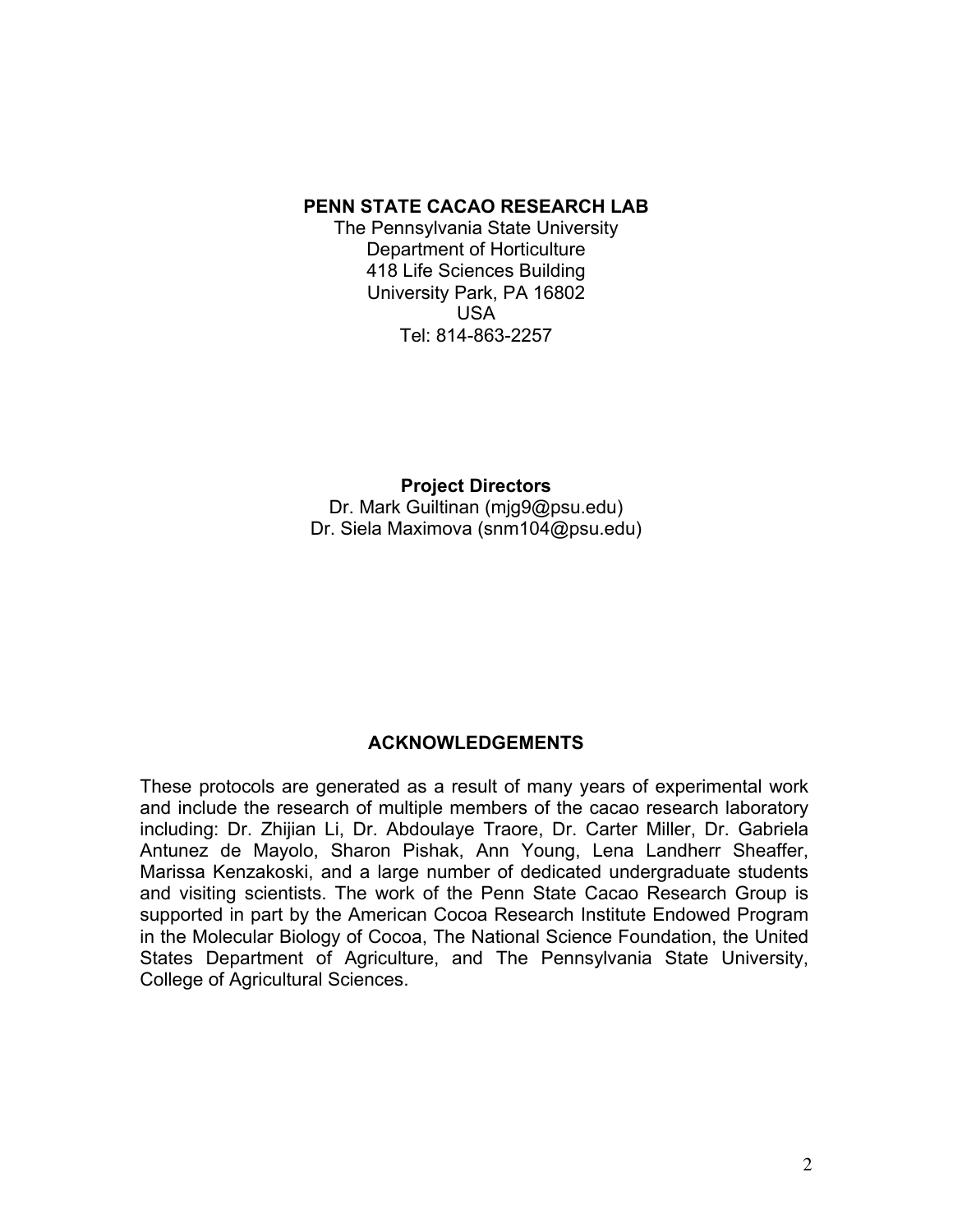## **Table of Contents**

| Forward: Application of tissue culture to propagation of cacao _____ pg. 4                                                |        |  |
|---------------------------------------------------------------------------------------------------------------------------|--------|--|
| Alphabetical list of necessary materials and equipment_____________pg. 5                                                  |        |  |
|                                                                                                                           | pg. 6  |  |
| Primary somatic embryogenesis from cacao flower explants_______________pg. 6                                              |        |  |
| Collection and surface-sterilization of flower buds from greenhouse                                                       |        |  |
|                                                                                                                           | pg. 6  |  |
| Collection, sterilization and transportation of material from field to                                                    |        |  |
|                                                                                                                           | pg. 7  |  |
| Packing list for field collection of cacao flowers for tissue culture <u>same</u> , 9                                     |        |  |
|                                                                                                                           |        |  |
|                                                                                                                           |        |  |
| Secondary embryogenesis from somatic embryo cotyledon explants                                                            | pg. 11 |  |
| Somatic embryo conversion and plant establishment________________________pg. 12                                           |        |  |
| Micropropagation of cacao somatic embryo derived plantlets                                                                | pg. 14 |  |
| Rooting of Orthotropic Stem Cuttings <b>Example 20</b> Noting 1 and 20 Noting 1 and 20 Noting 1 and 20 Noting 20 Noting 2 | pg. 16 |  |
|                                                                                                                           | pg. 19 |  |
| Primary callus growth medium (PCG)                                                                                        | pg. 19 |  |
| Secondary callus growth medium - 1 (SCG)                                                                                  | pg. 20 |  |
| Embryo development medium (ED)                                                                                            | pg. 20 |  |
| Primary embryo conversion medium (PEC)                                                                                    | pg. 21 |  |
| Root induction medium (RI)                                                                                                | pg. 22 |  |
| Root development and maintenance medium (RD)                                                                              | pg. 22 |  |
| <b>Stock solutions formulations</b>                                                                                       | pg. 23 |  |
| DKW 10X Macro elements solutions A and B                                                                                  | pg. 23 |  |
| DKW 100X Micro elements solution                                                                                          | pg. 23 |  |
| DKW 1000X Vitamins solution                                                                                               | pg. 24 |  |
| <b>B5 1000X Vitamins solution</b>                                                                                         | pg. 24 |  |
| Amino acids 1000X solution                                                                                                | pg. 24 |  |
| Plant growth regulators stock solutions                                                                                   | pg. 25 |  |
| <b>References</b>                                                                                                         | pg. 26 |  |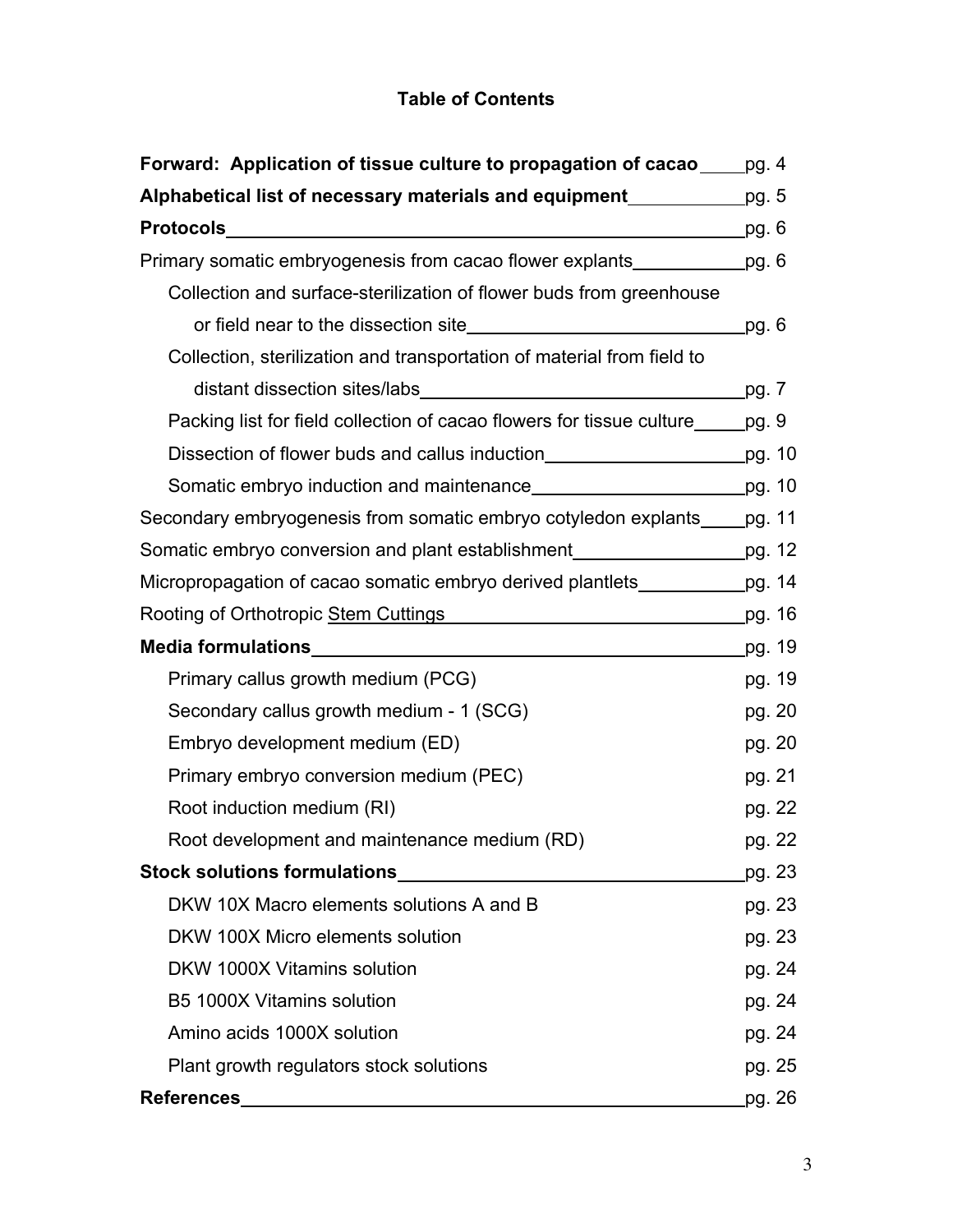#### **Forward: Application of tissue culture to propagation of cacao**

Since the early work of cacao researchers in the late 1800s, propagation systems have been an important tool, enabling the multiplication of wild or breeding genotypes for distribution, germplasm collection and for replicate performance trials. Rooted cuttings and grafting have been used throughout the world for propagation of cacao. However to date, a large percentage of production stocks are grown from seed. Due to the high heterozygosity of most cacao genotypes, this results in a high degree of yield and resistance variation, bringing the mean yield below that of individual, high yielding and/or disease resistant trees.

In the 50s and 60s plant tissue culture methods were developed for the propagation of a wide variety of species, but were not applied to cacao until the late 70s, and even then, with very limited success. Recently, research conducted at Plant DNA Technology, CIRAD, Montpellier, France, Nestles, Tours, France and at The Pennsylvania State University, has led to the development of efficient methods for somatic embryogenesis of cacao. In addition, at Penn State, we have investigated a number of related propagation systems. These systems are the topic of this Manual. Rather than relying only on published manuscripts to describe these methods, we have chosen to supplement our manuscripts with a detailed protocol book, with all of the subtle details developed by our group. These methods should be regarded as a work in progress. We will continually update this manual as new methods are proved to be more efficient. The reader is invited to contact us to obtain new versions of this manual which is also available at no charge online (http://guiltinanlab.cas.psu.edu), or to ask questions, request clarifications, or to suggest improvements.

Finally, a word of caution: while these methods are potentially very powerful, for example we have estimated that by using these methods, from a single flower, 800,000 plants could be produced in two years, it should be noted that this is new technology, that has yet to be fully tested in commercial settings. We have successfully tested SE plants in Ecuador, Brazil, St. Lucia and Puerto Rico and it appears they grow with equal or better productivity compared to seed grown or grafted plants. The production of rooted cuttings from orthotropic bentwood stock plants has not yet been fully tested. We have some indications that plants produced by this method may form developmental abnormalities after 2-3 years so for now, this protocol should not be used for commercial production. We invite our partners, the readers of this manuscript, to work together to set up additional field tests to help validate this system.

November 1, 2010 Mark Guiltinan and Siela Maximova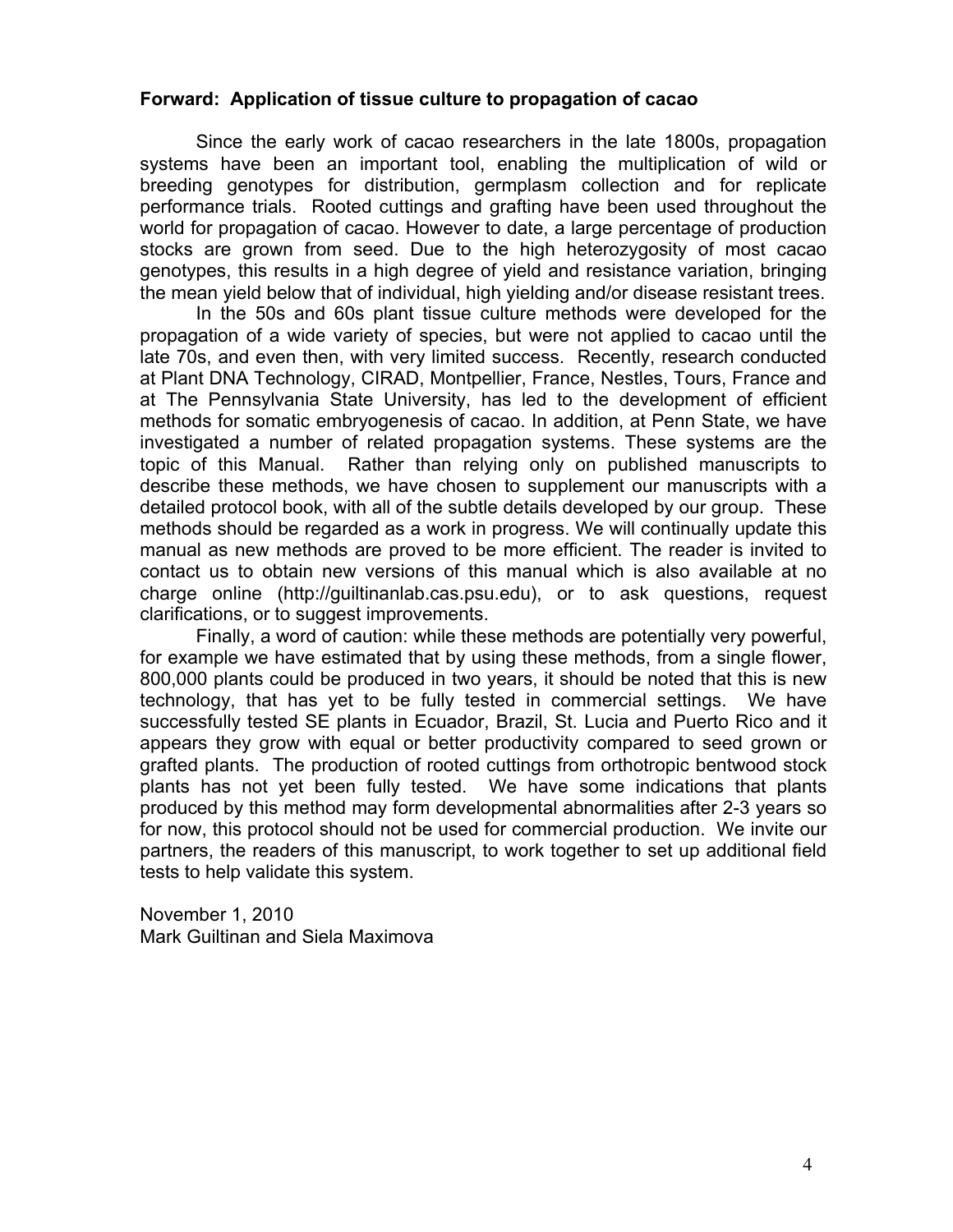#### **Alphabetical List of Necessary Materials and Equipment**

#### **Equipment**

Autoclave, 121˚C, 15 lb / in $^2$  (1.06 kg / cm $^2$ ) Burner for sterilizing dissecting tools Controlled environment room or Growth chamber, light, 25˚C Incubator, dark, set at 25˚C or a simple box placed in the 25˚C light growth chamber pH meter Laminar airflow transfer hood, sterile Refrigerator with a freezer to store chemicals and stock solutions Scale or analytical balance, preferably top loading Stirrer and stir bars

#### **General Supplies / Materials**

Beakers or appropriate containers for mixing media Chemicals, assorted: DMSO, 1N NaOH, 1N KOH, HCl, media reagents (listed in media recipes) Ethanol prepared with sterile water (95% or 70% (v/v) Forceps and scalpels with replaceable knife blades (#11) Freezer boxes Freezer tubes or Eppendorf tubes (1.5-1.7 ml) Glass bottles or flasks of 1 or 2 liter volume (10 or more) Glass or plastic petri dishes, sterile Graduated cylinders Milli-Q water, sterile Paper for holding and sectioning explants, sterile Paper towels or filter paper for blotting, sterile Parafilm or other material to seal Petri dishes with the cultures Pipetman set or other accurate dispenser and pipets Spatulas Tissue culture glass or plastic containers, sterile Vials or test tubes (50 ml or bigger), sterile Weigh boats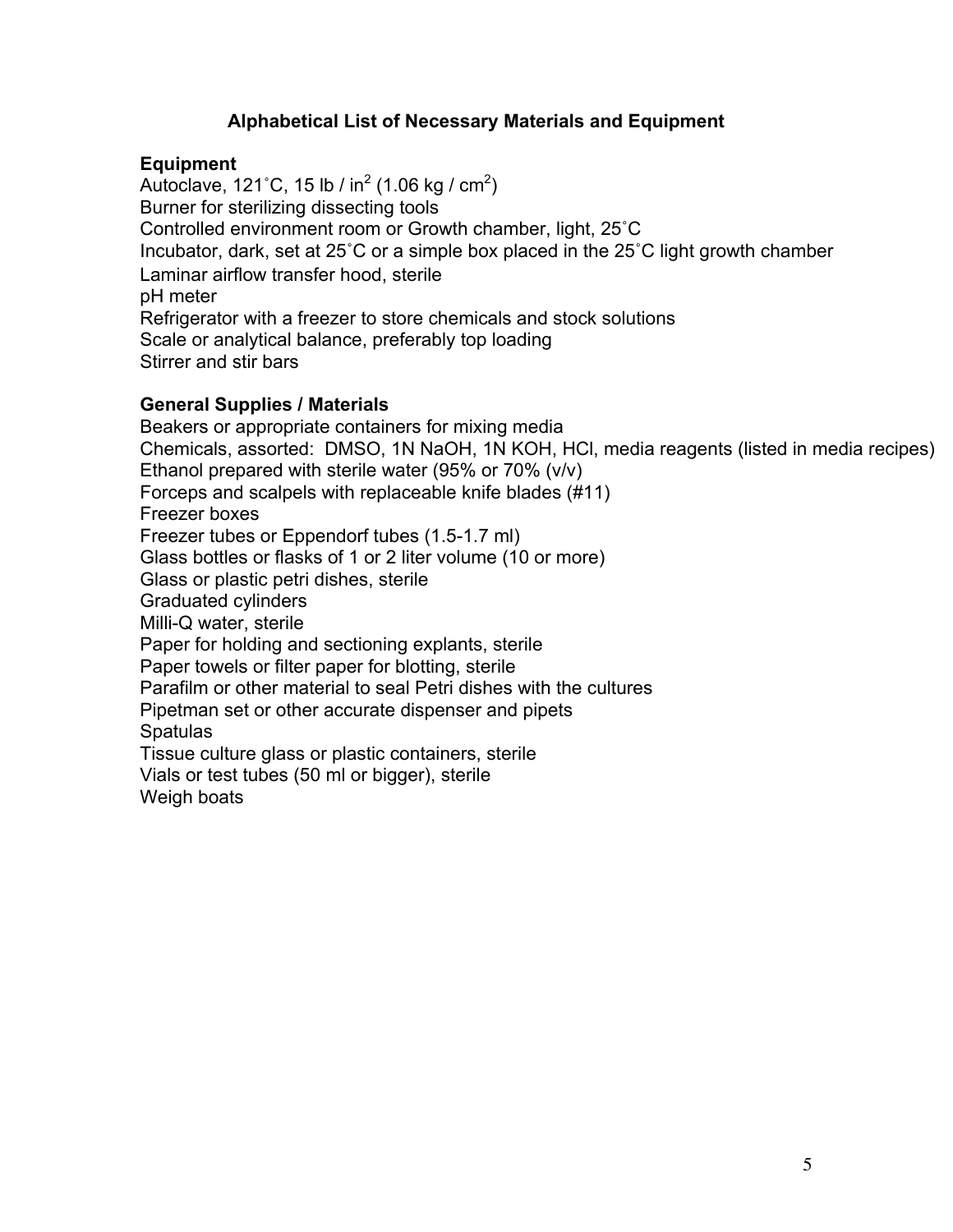## **PROTOCOLS**

## **Primary Somatic Embryogenesis From Cacao Flower Explants**

Mature cacao plants used as a source of tissue culture explants are maintained at Penn State in greenhouse conditions at: 60% humidity, 30°C day, 24°C night (82-85F day and 4 degrees less for night)(+/- approx. 5C), 50% shade under full sun. Supplemental HID 400W sodium halide lights are utilized to extend photoperiod to 14 hours in short daylight periods of the year. Gentle horizontal airflow is applied continuously. Flowers can also be taken from the field (see below).

#### **Tissue Culture Growth Chamber Conditions**

Culture conditions required in the growth chamber, unless otherwise stated are: 25°-30°C, cool white fluorescent lights with an intensity of 50  $\mu$ mol·m<sup>-2</sup>·s<sup>-1</sup> measured at shelf height, 16/8 hour photoperiod (light/dark).

#### **Protocol for collection and surface-sterilization of flower buds from greenhouse or field near to the dissection site**

1. One hour prior to flower collection, prepare a 1% (w/v) calcium hypochlorite solution using autoclaved, sterile Milli-Q water in a sterile plastic or glass container in a sterile hood. Shake the solution by hand or using orbital shaker at 25C, 200 rpm until powder is dissolved.

*The resulting solution is cloudy and never entirely clears after mixing. Store calcium hypochlorite powder with Drierite to prevent hydration of the powder.*

2. Collect immature flower buds in a clean container (screw-cap tubes) containing cold water. Use tweezers to remove the flowers from the tree.

*Harvest the flower buds early in the morning, before 9 a.m. Observe and evaluate the growth and development of flower buds on individual trees and genotypes and select unopened flowers of medium-large size (relative to the size of the buds on an individual tree). Flower buds in advanced developmental stages or harvested in the afternoon often open during surface-sterilization, contributing to contamination of the tissue culture explants.* 

#### **Steps 3 to 7 of this protocol are performed inside a sterile tissue culture transfer hood**

3. Decant cold water from the immature flower buds and rinse 3 times with cold tap water. Transfer all the flower buds into the container with the calcium hypochlorite solution.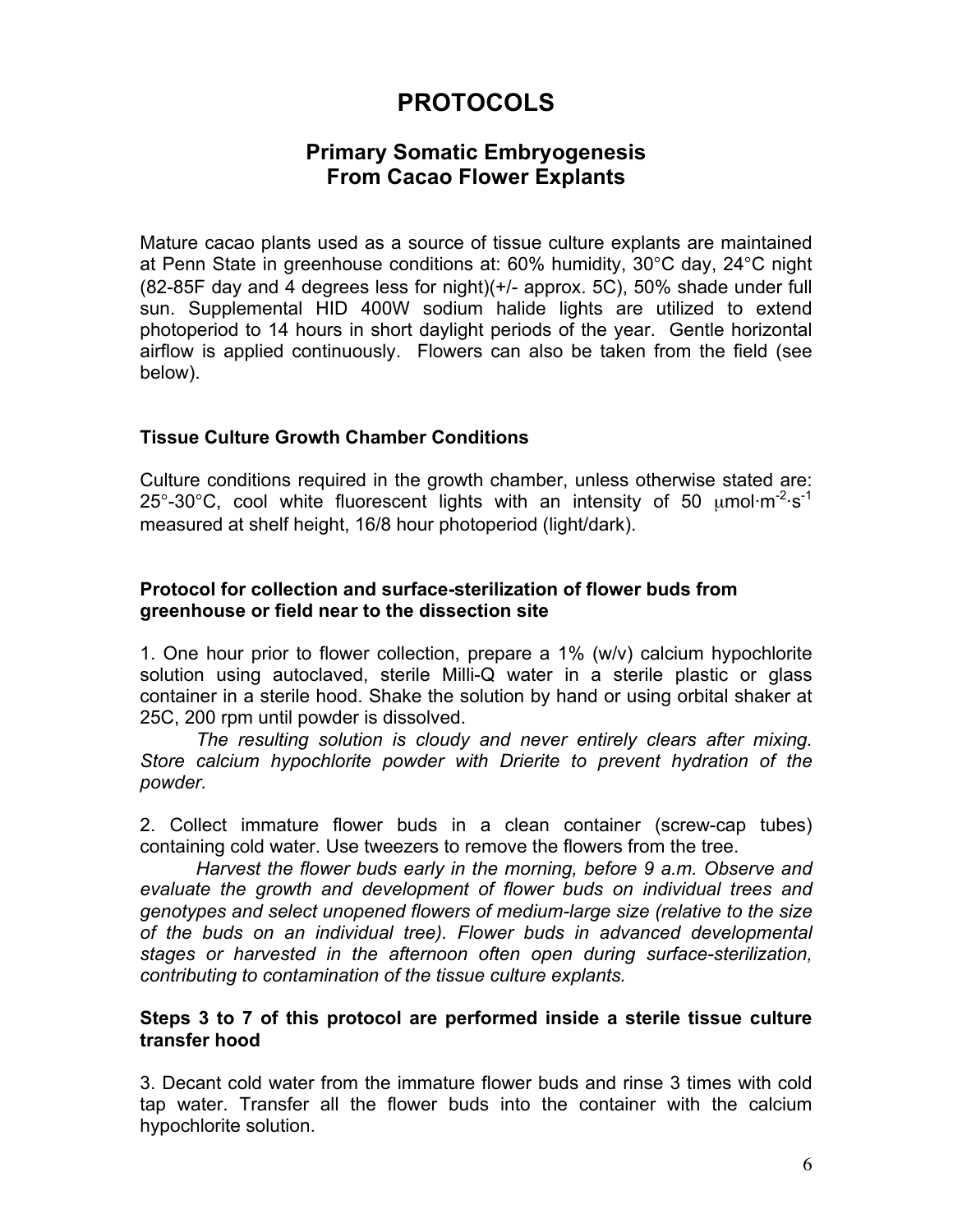4. Transfer the flowers to a new tube (50 ml screw-cap tubes) with 40 ml of calcium hypochlorite solution and make sure that the flower buds are completely immersed in the solution and all buds come into contact with the hypochlorite solution. Sterilize for 20 min. with occasional gentle inversion every 5 minutes.

5. Completely remove the calcium hypochlorite solution and add 40 ml, 22-25C, autoclaved Milli-Q water to rinse the flower buds. Invert tube several times, decant water. Repeat the rinse with fresh sterile water 2 more times. Decant the water from the last rinse and remove as much water as possible. Do not let the sterile flowers remain immersed in water as they may open.

6. Using sterile forceps transfer flower buds to a sterile Petri dish inside the transfer hood.

7. Close the Petri dish to prevent desiccation of the flower buds and keep in the hood until dissection. Dissect and culture immediately. Do not store the flowers in the Petri dish for more than 3 hours.

#### **Protocol for collection, sterilization and transportation of material from field to distant dissection sites/labs.**

*We have developed a protocol that allows sterilization and transportation of flowers from foreign filed sites to Penn State for dissection and culture initiation. We have observed that best results are obtained when the flowers are sterilized in a sterile hood (protocol above) prior to transportation and are introduced into tissue culture within 24-30 hours post collection. Alternatively an initial flower sterilization can be performed in open air at the collection site, transported to the lab, then resterilized as described below.*

1. In the lab, pre weigh calcium hypochlorite (1% w/v or 5 g/500 ml) and add to a sterile bottle. About 5-6 hours prior to flower collection (night before) pour 500 ml of sterile water into the bottle with the calcium hypochlorite.

2. Collect the flowers from the field early in the morning before 9 am in 50 ml sterile, empty screw cap tubes with about 50 to 60 flowers per tube. Label each tube with genotype name, collection date and location.

3. At the sterilization table, add 40 ml of cold water (if possible use 4ºC water, but not iced) to each tube and rinse the flowers by gently inverting the tube. Discard the water.

4. In the same tube, add 40 ml of calcium hypochlorite solution.

5. Sterilize the flowers for 20 minutes with occasional gentle inversion.

6. Discard calcium hypochlorite solution and replace with **sterile water** (if possible use 4ºC water) and rinse with a few gentle inversions.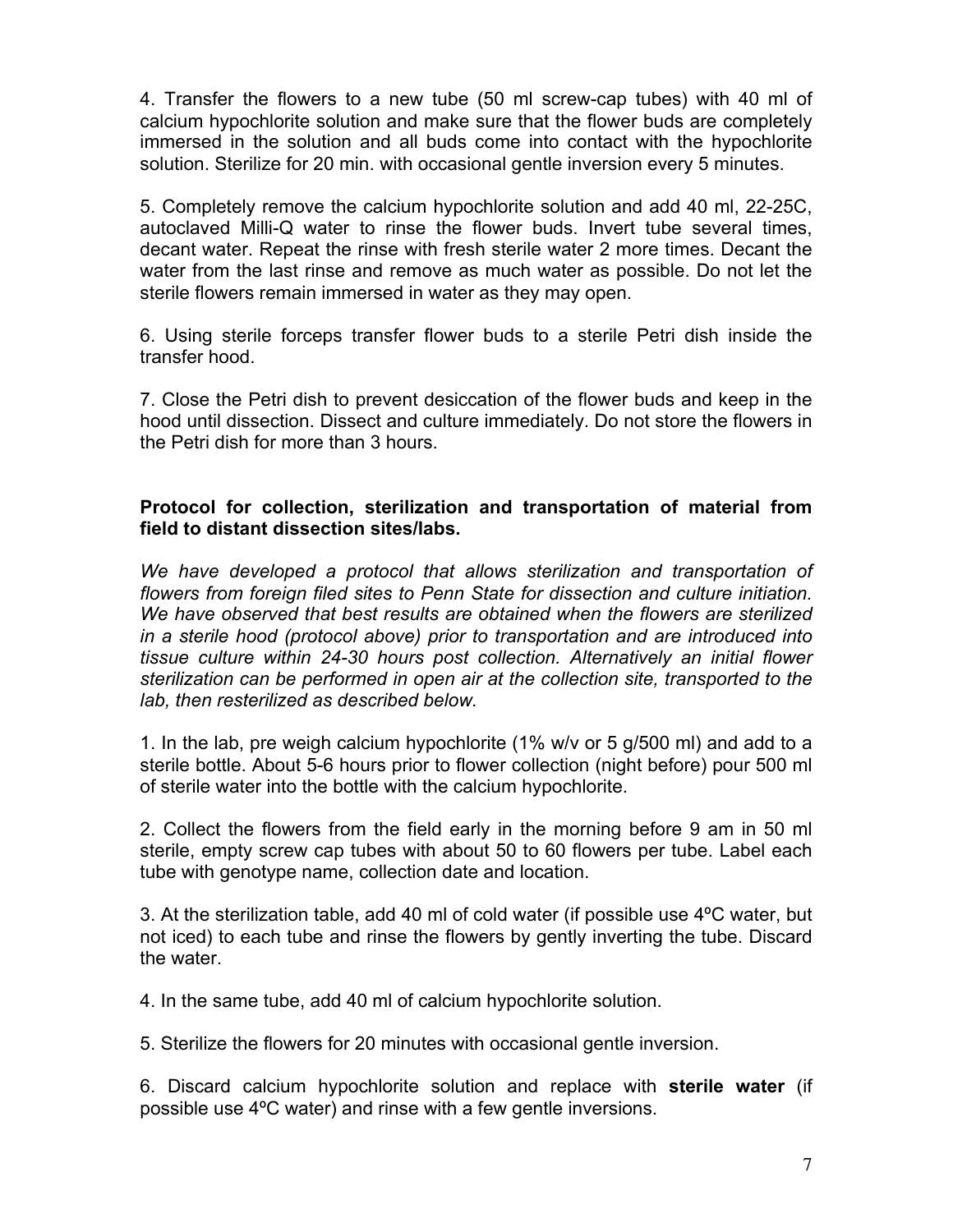7. Repeat water rinse two more times and discard the last water from the final rinse.

8. Add 40 ml of liquid 4ºC DKW liquid basal, sugar free media (ED minus sugar and agar) and gently invert the tubes for a few times to wet the flowers.

9. Pour the liquid from the tube and drain for 5 seconds.

10. Hold the tube of sterile flowers horizontally and disperse the flowers across the tube so none of the flowers are bathed in any residual fluid.

11. Place the tube of flowers in a horizontal position in a plastic bag.

12. In the bottom of an insulated container (cooler) place a bag of crushed ice or ice packs and layer with a few layers of paper towels or other absorbent material.

13. Place the bag/s with the flowers on the top of the paper towels in the container and place more paper towels on the sides and the top of the flower bag.

14. Place more bags with crushed ice on the sides and the top of the flowers keeping them separated from the ice with the paper towels.

15. The temperature in the transportation container should be approximately 1ºC in the beginning and should not increase above 16-17ºC over the course of 3 days. For best results dissect the flowers within 24 hours. If not possible, flowers could be stored at 16ºC for up to 3 days post field sterilization.

16. In the lab repeat sterilization in sterile conditions prior to dissecting the flowers using the standard protocol above.

17. Make sure to have current USDA import permits (or of your country) with authorization for entry into the port you airplane will arrive at.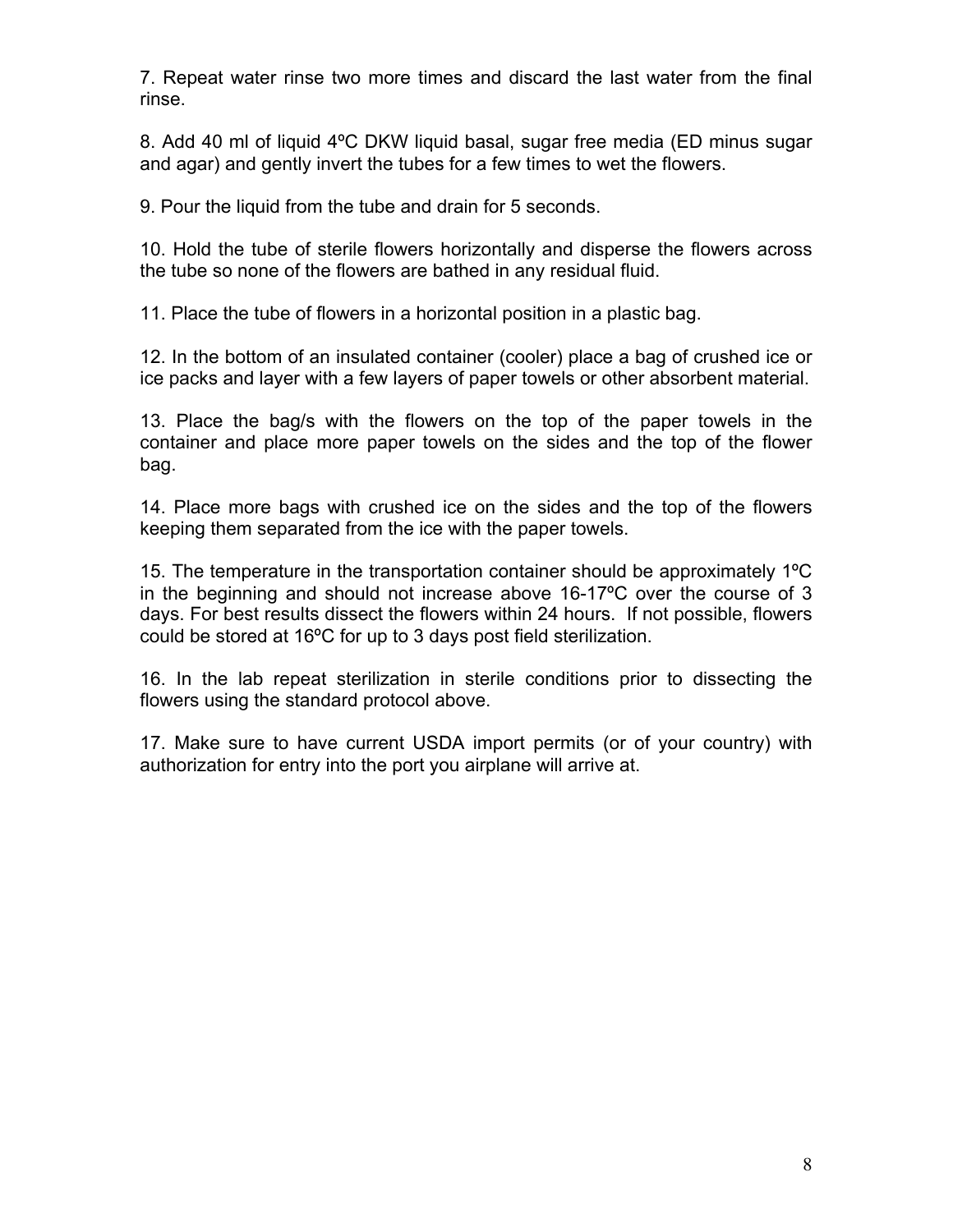## **Packing List for Field Collection of Cacao Flowers for Tissue culture**

1. Sterile liquid DKW basal, sugar-free media in sterile 250ml bottles (plastic if shipping is required). The content and the preparation of the medium are described in the Media Formulations section of this protocol book (ED medium minus sugar and agar).

- 2. Sterile Water in sterile 250ml bottles (plastic if shipping is required)
- 3. 50ml screw-cap collection tubes
- 4. Tweezers
- 5. Freezer ice packs (4) or ice
- 6. 1 gallon plastic Ziploc bags
- 7. Cooler, soft collapsible cooler with the dimensions of the overhead
- compartment is preferred for transportation on airplane
- 8. Calcium Hypochlorite powder pre weighted in 250 ml bottle/s according to sterilization protocol (1% w/v or 2.5 g for 250 ml)
- 9. Markers, water resistant
- 10. Markers or labels to identify source trees
- 11. Paper towels
- 12. Protocol
- 13. Parafilm for sealing tubes
- 14. Permit to import flowers
- 15. Notebook (water resistant preferred for field conditions)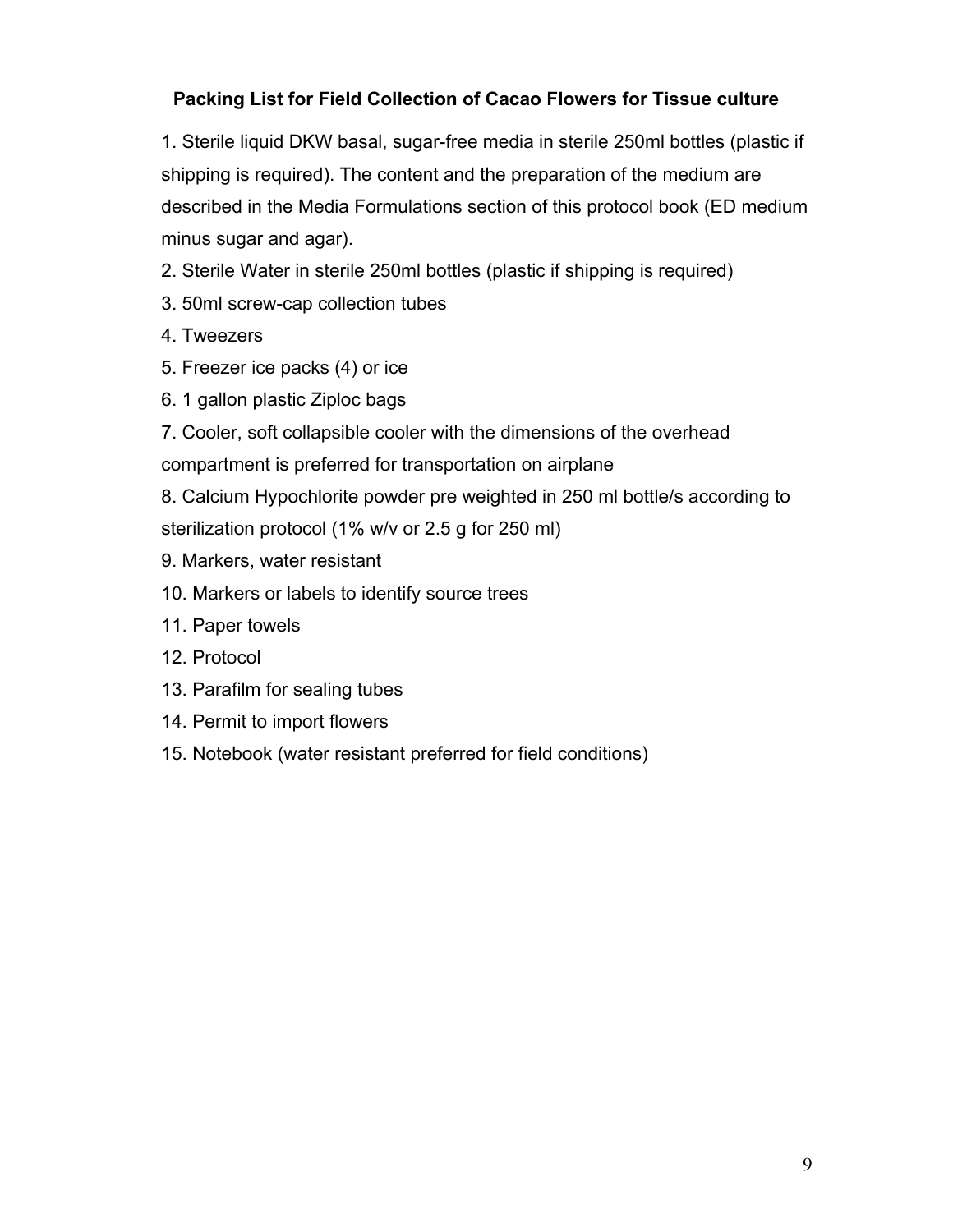#### **Dissection of flower buds and callus induction for Primary SE (In a sterile hood)**

1. Transfer 4-10 flower buds to a sterile Petri dish.

*It is important not to transfer excess moisture when moving the flower buds to the new dish. The number of buds transferred depends on a personal preference and one's tissue culture skills. Prepare in batches that will take no longer than 5 min. to avoid desiccation of the cut surfaces.* 

2. Slice the flower buds across at a position 1/3 of the flower length from the base using a sterile scalpel blade.

*Number 11scalpel blade is recommended. Never cut/dissect opened flowers, as this may cause contamination.*



3. Extract floral parts including staminodes and petal tissues together through the opening at the cut end using fine point, sterile forceps.

*The two most commonly used explants for embryogenesis are staminodes and petal bases.*

4. Transfer floral parts into a 100 x 15 mm Petri dish containing 30-32 ml of PCG medium. Separate individual staminodes and petal base explants on the plate with the medium by using 2 fine point forceps and distribute explants evenly on the entire surface of the medium (up to 50 explants per dish), assuring good contact of the explants with the medium without immersion.

5. Seal the Petri dishes with a double layer of parafilm and maintain cultures with the lid side up in the dark at 26 - 28 $^{\circ}$ C for 14 days.

6. After 14 days, transfer the explants into a 100 x 15 mm Petri dish containing 30-32 ml of SCG medium. Place 25 - 50 explants per 100 x 15 mm Petri dish. Seal the dishes and maintain cultures in the dark for another 14 days. Gently press the explants into the medium to assure good contact, but **do not** immerse them in the medium.

*Callus formation should be apparent by the end of this culture period*.

#### **Somatic embryo induction and maintenance**

1. Transfer explants to Petri dishes containing 30-32 ml of ED medium. Incubate cultures in the dark for 14 days. At this step the size of the individual explants has increased and calli have developed. Reduce the number of explants per plate to 20-25.

2. Subculture explants onto fresh ED medium every 14 days and maintain cultures in the dark.

*During the ED culture period (6-8 weeks in culture) large numbers of somatic embryos develop. The initiation of new embryos continues for up to 10 -*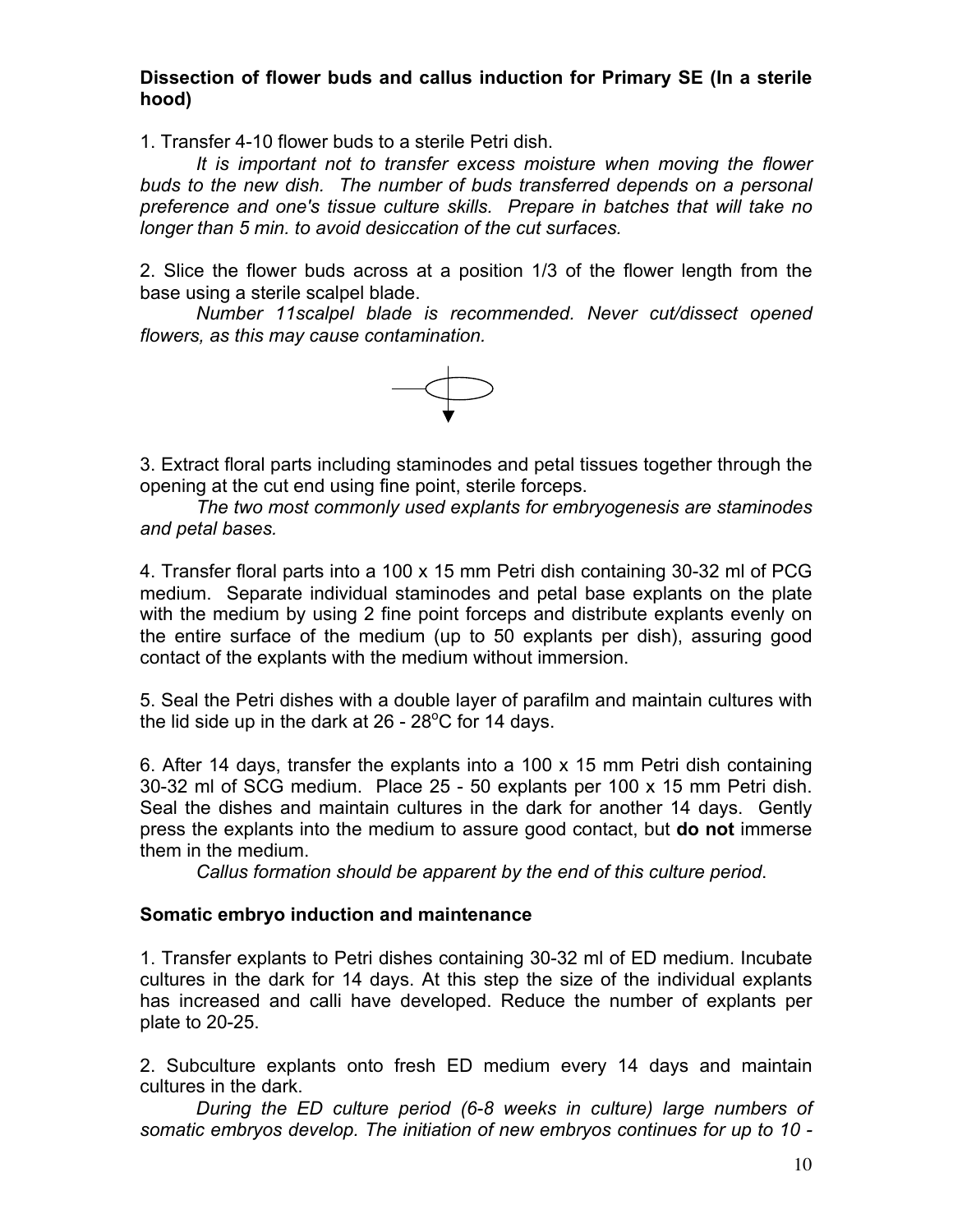*12 months and embryos at different developmental stages (globular, heart, torpedo and mature) are present on individual explants at the same time. At each transfer to fresh medium select individual mature embryos (elongated axes of at least 1-2 cm) and transfer to PEC conversion medium*.

## **Secondary Embryogenesis From Cotyledon Explants of Primary Somatic Embryos**

1. Select recently matured, primary embryos with developed cotyledons. *The cotyledons with high embryogenic potential are light yellow or pink in color. Avoid using very young cotyledons (transparent/white) or old, thickened hairy cotyledons with visible trichomes. At PSU a maximum number of secondary embryos are produced when embryos are selected from primary cultures that are between 22 and 28 weeks of age (24 weeks being optimum).*

2. Separate the cotyledons from the embryo hypocotyl and slice with a sharp scalpel blade (#10 or 11 is recommended) into 4 by 4 mm pieces.

3. Culture the explants in a Petri dish containing 30 - 32 ml of SCG medium. Press gently into the medium to assure good contact of the explants with the medium without immersion into the medium.

4. Seal the dishes and maintain cultures in the dark for 14 days. Incubate with the lid side up. Callus formation should be apparent by the end of this culture period.

5. Transfer cotyledon explants to Petri dishes containing 30-32 ml of ED medium and culture in the dark for 14 days.

6. Subculture explants onto fresh ED medium every 14 days, and maintain cultures in the dark.

*Secondary embryos should form within 2 to 3 months after culture initiation with no callus or minimal callus development. The embryos produced by secondary embryogenesis appear to be of better quality and have more synchronized development than the primary embryos.*

7. Maintain the individual embryos in the dark with a subculture interval of 14 days on ED medium until they reach maturity and are ready for conversion. At each transfer to fresh medium select individual mature embryos (elongated axes of at least 1-2 cm and presence of cotyledons) and transfer to PEC conversion medium.

*A good indicator of maturity is a brown striations or brown spotting on the axis.*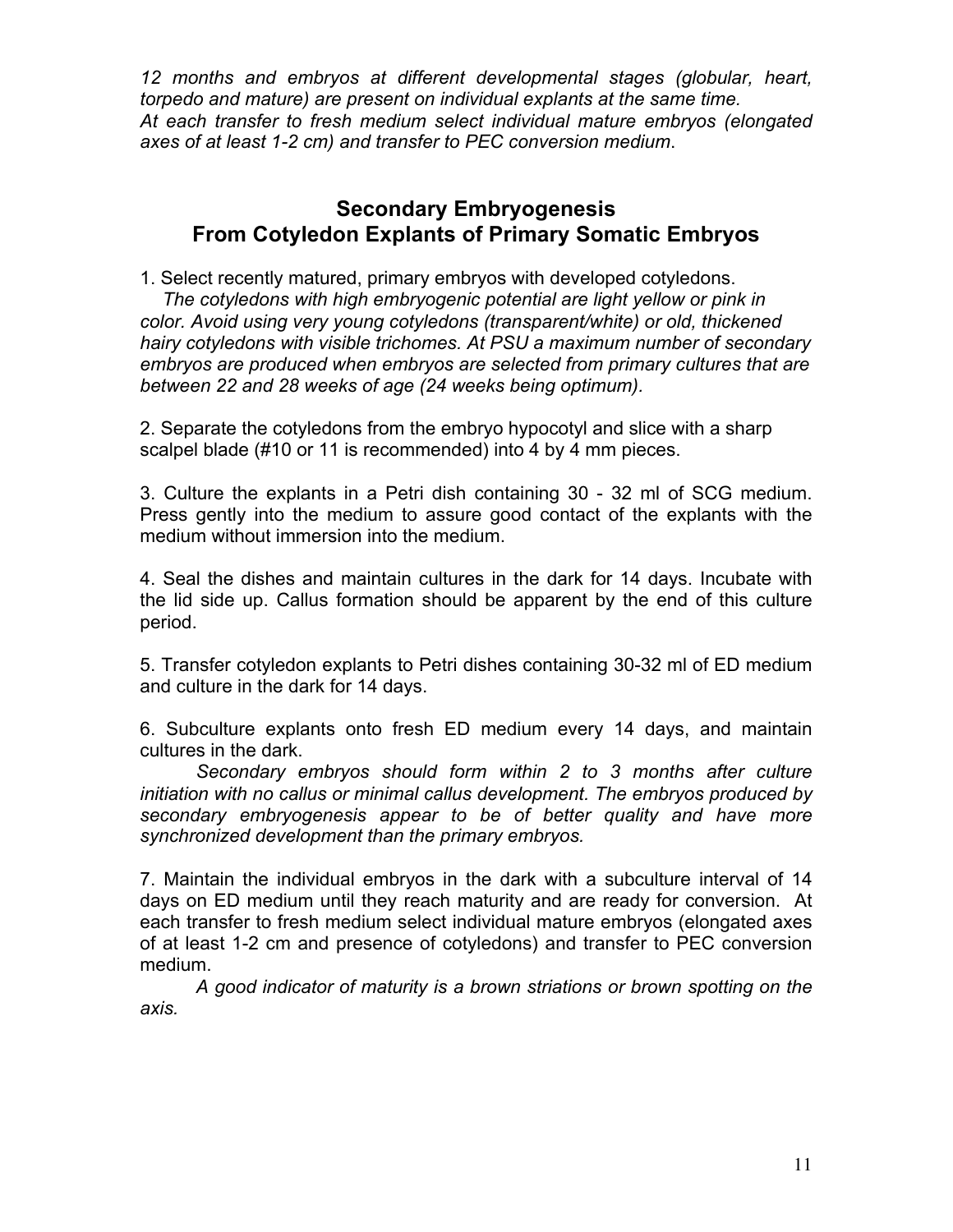## **Somatic Embryo Conversion and Plant Establishment**

1. Select individual mature somatic embryos (up to 1-2 cm in length) with distinctive cotyledons and an extended axis (brown striations on axis often appear). Place the embryos on PEC medium at a 90 $^{\circ}$  angle, root tip first, up to the base of the cotyledons at a density of 6 to 10 embryos per Petri dish. For this step use deep Petri dishes (100 x 20 mm) with 50 ml PEC medium.

2. Seal the culture dishes with parafilm and maintain cultures under light (16/8h photoperiod) at 26-28˚C.

3. Transfer embryos to fresh PEC medium every 4 weeks until shoots with leaves develop.

4. Transfer shoot-producing embryos with 2 developing leaves of at least 0.5 -1 cm in length into Magenta GA3 vessels containing 140 ml of RD medium (or glass jars). Place the embryos root tip first, at a density of 4 embryos per vessel. Close the vessels and seal the lids with Micropore surgical tape (3M Health Care, Germany) to prevent contamination but allow air exchange.

5. Maintain cultures under light with a 16/8h photoperiod. Transfer embryos to fresh RD every 4 weeks.

*Before transferring and inserting plants into fresh medium, gently break up the new media with sterile forceps. Holding the plant with one pair of forceps, press the plant into the fresh media, being careful to gently work the roots into the new media so as not to break the roots.*

*At this stage young plants are sensitive to ethylene buildup, which can cause leaf drop. The recommendation is to use magenta GA3 vessels with vented lids (Sigma-Aldrich, St. Louis, MO Cat. #C3430) and to seal the container with Micropore surgical tape. In case vented lids cannot be purchased, alternatively puncture a circular opening in the center of the lid (approximately 1.5 cm diameter) using a cork borer and cover the opening with adhesive sterile vent patch (SSvent-10PC, Liquid lab Vent Patch pk 0.2 um membrane for gas exchange, Caisson Labs, North Logan, UT).*

6. Occasionally, plantlets produce abnormal shoots, which continue to produce cotyledon like leaves with long stems/internodes.

*To promote normal development of these plantlets, prune (decapitate) with a sharp scalpel by cutting the apical shoot approximately 0.5 cm above the first node. If the shoot is extraordinarily long, decapitate between any of the lower nodes, assuring the presence of at least one node for adventitious shoot proliferation.*

7. Transfer plants with at least 2-5 leaves to the greenhouse (each leaf longer than 2 cm) and healthy primary and secondary roots (each root more than 2 cm long) into D40 Deepots (plastic, 62.5mm x 250mm; Hummert, Earth City, MO, USA) or bags containing medium grade commercial sand.

7.1 Add a plug of soil to the bottom of the D40 Deepots prior to the sand to prevent sand from escaping out of the drainage hole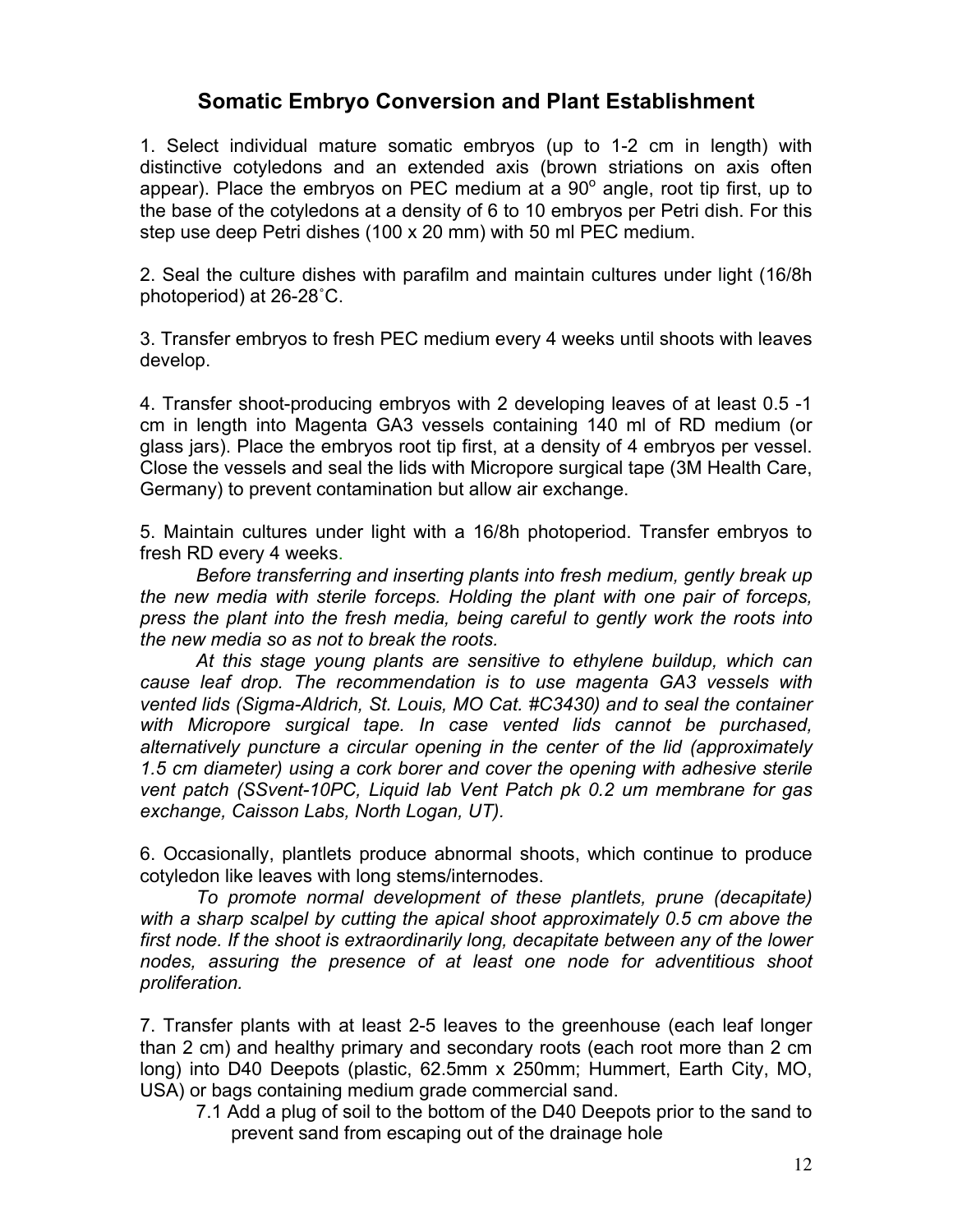- 7.2 Fill ¾ of the pot with sand.
- 7.3 Saturate the soil mixture (sand) with water.
- 7.4 Gently remove the plant from the tissue culture phytagel medium and rinse the gel from the roots in a container with cold tap water.
- 7.5 Gently hold the plant in the pot straight-up above the sand level and fill in with additional sand around the root system without covering the stem and the leaves with sand.
- 7.6 Water the additional sand.
- 7.7 Spray the leaves with water with fine mist and keep them moist until they are placed on misting bench.

8. Place the plants in the pots on a misting bench with misting schedule of 10 seconds every 15 minutes (100% humidity) and light level at approximately 100 µmol\*m-2\*s-1.

9. Observe the plants every day during the first week and water carefully or as needed.

At this stage the plants are very sensitive to overwatering (causing a lack of oxygen). Immediately after transplanting, start applications of dilute fertilizer at each watering: 1/10 Hoagland's solution.

10. After 4 weeks transfer and maintained the plants at a minimum of 60-65% humidity, with 50% shade  $(250-500 \mu m^2m-2^*s-1)$ .

By the end of the acclimatization period (2-4 weeks after transfer to 60% humidity) the plants should reach approximately 5-10 cm in height. At this point, the rate of growth should be similar to a seed grown plant.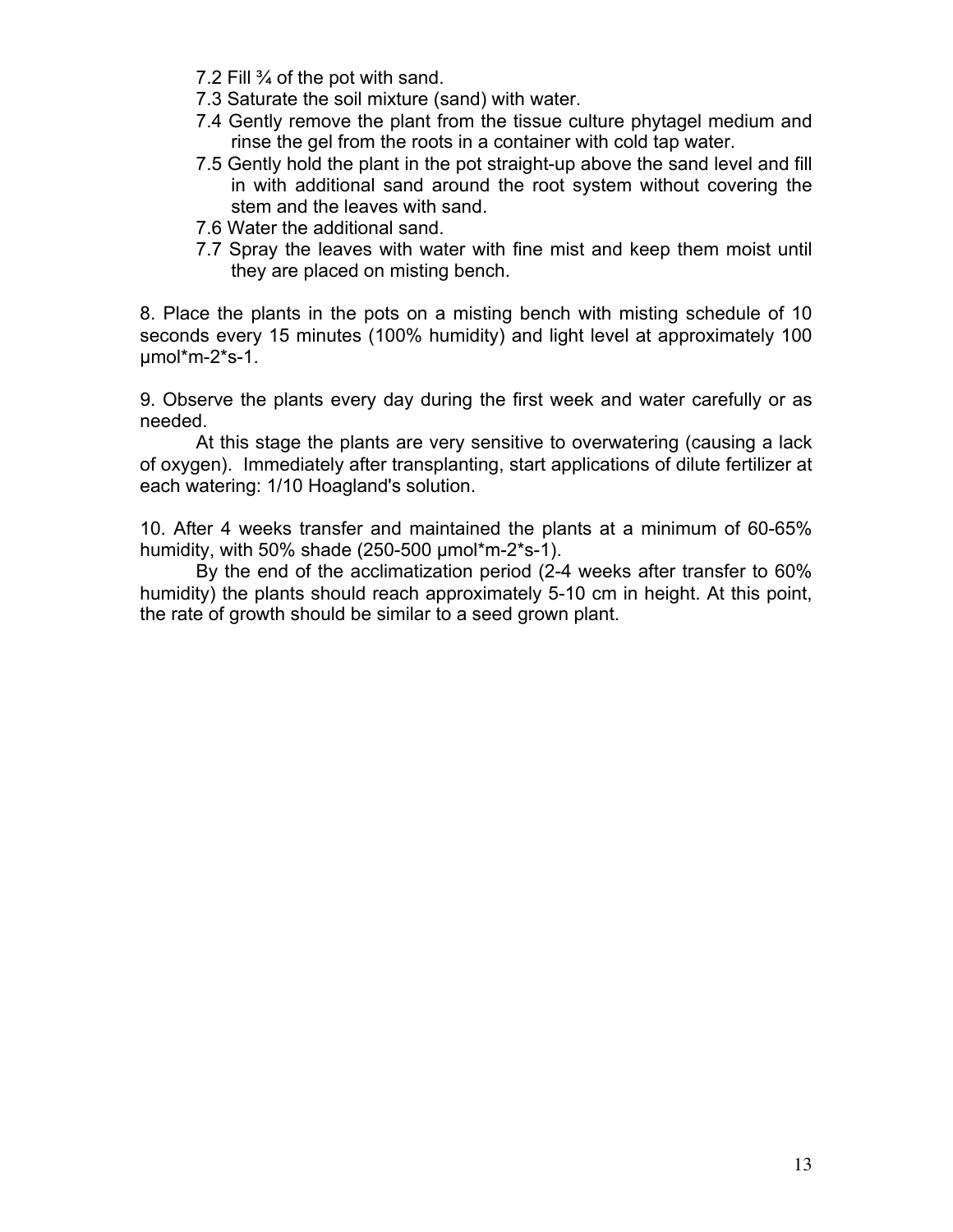## **Micropropagation of Cacao Somatic Embryo Derived Plantlets**

*Once SE plantlets are established in vitro, it is possible to propagate them further in vitro through micropropagation methods.*

#### **Harvest of microcuttings and root induction**

1. Select somatic embryo derived plantlets grown on RD medium with developed roots and leaves.

*Plantlets ready for micropropagation should have green healthy leaves at least 3 cm long. Young purple leaves often drop after the micropropagation, reducing the rooting ability of the shoots.*

2. Identify a cutting point at an internode approximately 1 to 2 cm below the apex and the first two or three leaves of the shoot. If the shoots have more than 5 or 6 nodes and leaves, nodal microcuttings can also be harvested and rooted successfully.

3. Using a sterile scalpel, trim only the green leaves above the cutting point to 1/3 of their size.

4. Holding the tip of the shoot with sterile forceps, cut the stem at the selected point/s.

*See step 10 below for further instructions on culturing the remaining stock plantlet.*

5. Transfer microcuttings into a Magenta box or glass jar containing 50 ml or less of RI medium containing freshly made IBA. The depth of the medium in the container needs to be 1 cm or more. Place the microcutting vertically with the basal cut end immersed 3 to 5 mm into the medium.

6. Culture for 7 days under light (16/8 h photoperiod).

*A long exposure to IBA could cause formation of excessive callus and a large number of roots with stunted growth. However, some genotypes may require an extended root induction period.*

#### **Root development, maintenance and plant acclimation**

7. After 7 days in root induction medium, transfer explants into a Magenta box or glass jar containing 140-150 ml of RD medium. Assure that the basal end of the microcutting is always immersed in the medium.

8. Culture explants under light (16/8 h photoperiod) and transfer as necessary every 2 months into fresh RD medium. Roots emerge and grow 2-3 cm within 30 - 40 days after root initiation.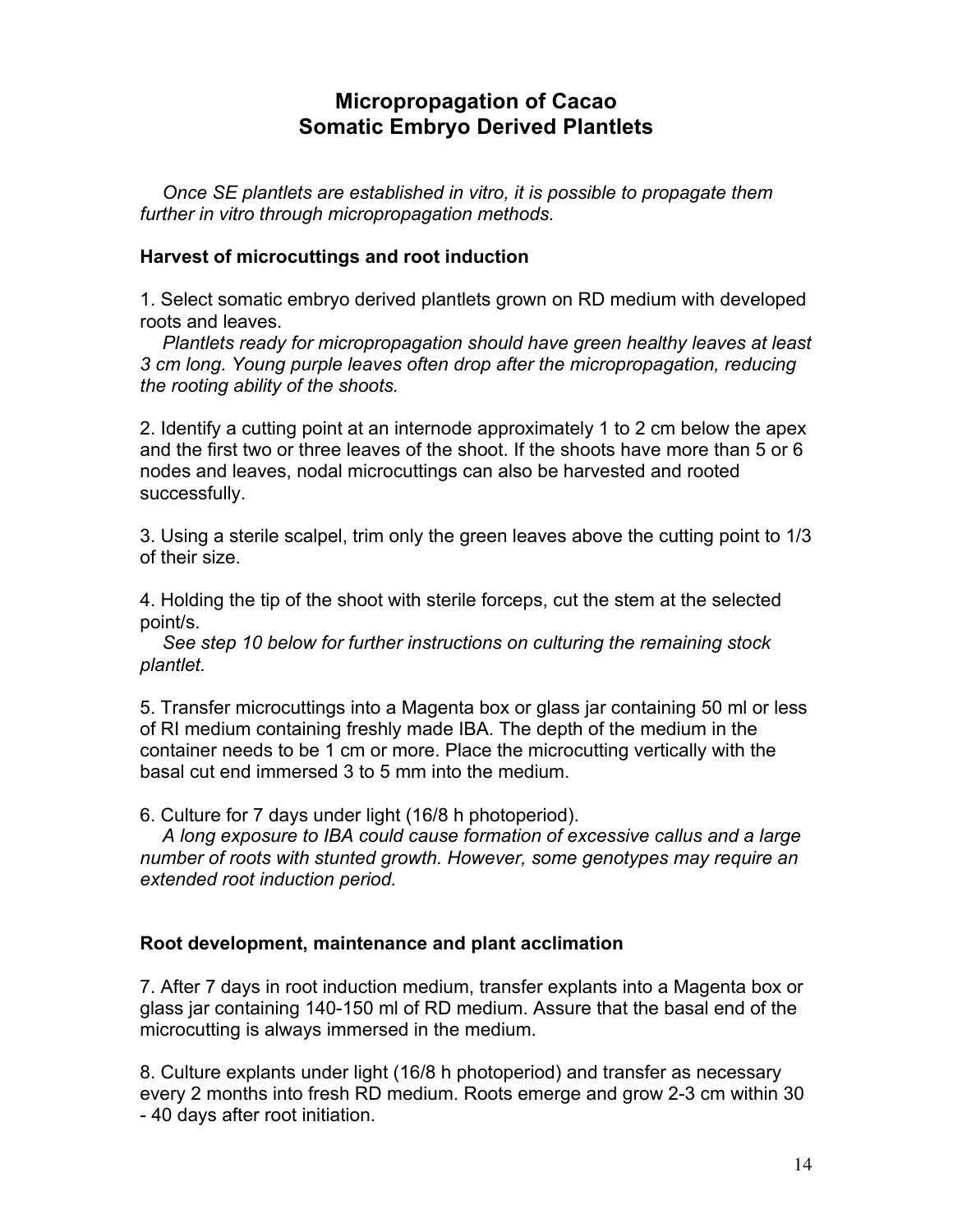9. Some plants fully develop within the two-month period and can be transferred to the greenhouse. Follow the embryo conversion and plant establishment protocol.

#### **Stock plant maintenance for continuous microcutting production**

10. Prepare fresh RD medium and place 140-150 ml into sterile Magenta GA3 vessels or glass jars for the decapitated stock plantlet (see step 4). Before transferring the plantlet, gently break the surface of the medium with sterile forceps.

11. Pick up the decapitated plantlet by the stem with sterile forceps and slowly pull it out of the old medium.

12. Place the plantlet on the surface of the fresh RD medium. Hold the root tip with second pair of sterile forceps and insert it into the fresh medium until the root is entirely immersed into the medium.

13. Maintain cultures under light (16/8h photoperoid) at 25 -30°C for 14 days. *New axillary shoots develop and are ready for harvest in 6-8 weeks after previous harvest.*

14. When the shoots grow to approximately 3 cm in height, proceed through steps 2 to 5.

*It is important to harvest the new shoots regularly to prevent the reestablishment of apical dominance and to promote axillary bud proliferation. It is not unusual that after decapitation one or more newly developed shoots grow faster and re-establish themselves as new leaders.*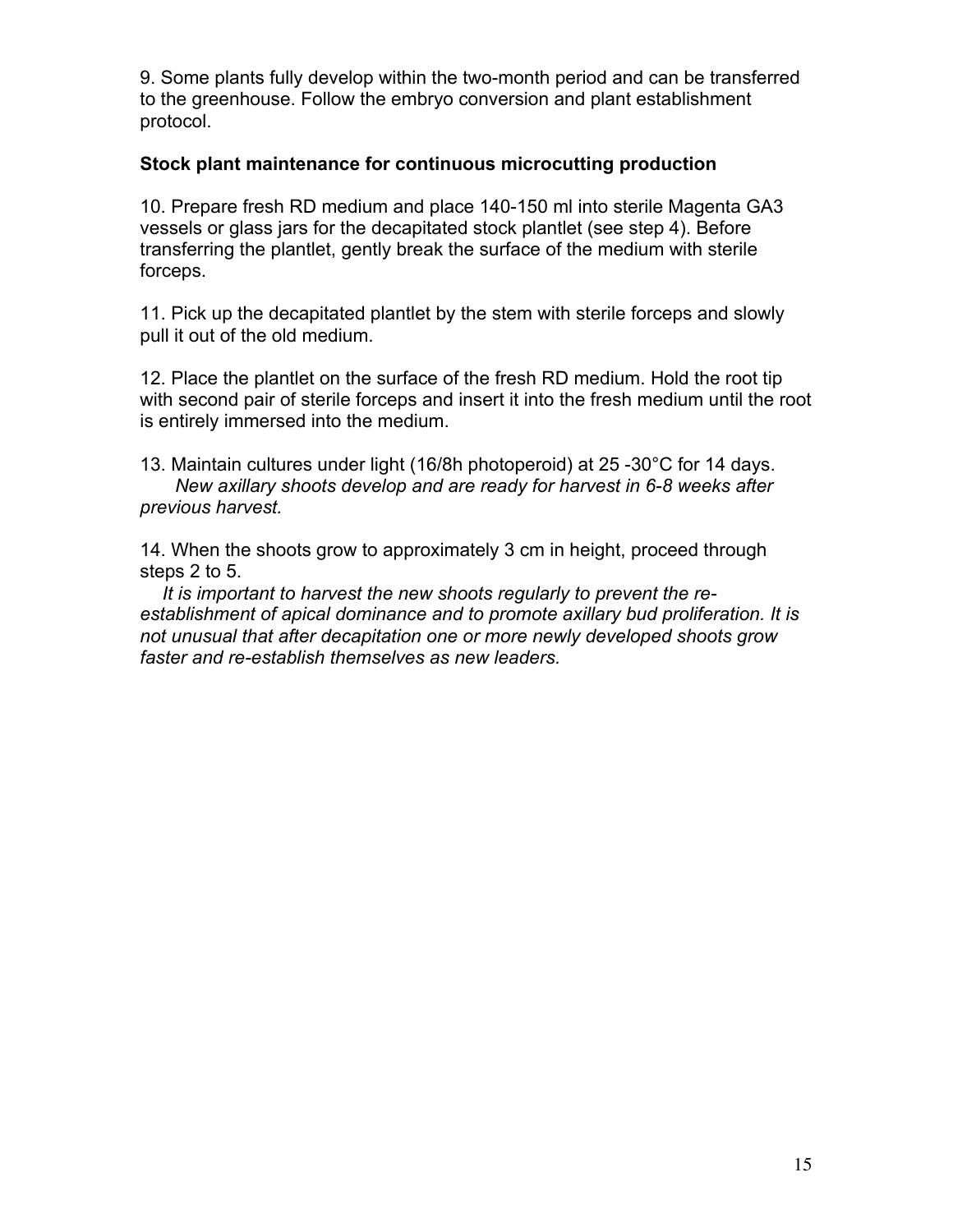#### **Rooting of Orthotropic Stem Cuttings In the Greenhouse**

SE-derived plants growing in the greenhouse will grow orthotropically and could be uses as a source for rooted cuttings. Please notice the warning in the Forward of this document regarding potential developmental problems with plants coming from BENTWOOD stock plants. See the thesis of Carter Miller for full details.

Miller, C. (2009). An integrated in vitro and greenhouse orthotropic clonal propagation system for Theobroma cacao L (United States -- Pennsylvania: The Pennsylvania State University), pp. 158.

pdf download at: http://guiltinanlab.cas.psu.edu/MS\_and\_Ph.D.\_Theses.html

#### **Semi-hardwood Stock Plant Production**

1. Greenhouse stock plants for orthotropic rooted cuttings propagation are selected from juvenile somatic embryo plants at the sapling stage (at or near jorquette height).

2. Hard prune the fan branches. This promotes release of dormant axillary orthotropic meristems leading to greater orthotropic shoot production.

3. With the pots remaining upright, arch the plant over so that the main trunk is at a horizontal position and secure the shoot with a metal hook or some rope.

Many orthotropic shoots should proliferate in  $1 - 2$  weeks along the top side of the trunk length.

4. Two to 3 months after bending several plants, start harvesting orthotropic shoots of  $0.7 - 1.0$  m height for cuttings.

5. Before harvesting the cutting:

5.1 Prepare a 1 : 1 mixture of  $\alpha$  Naphthalene acetic acid (NAA) and  $\beta$  Indole-3-butyric acid (IBA) at a total combined concentration of 4 g/L in 50% ethanol The solution should be stored in a dark refrigerator for no more than 2 days. Rooting mixtures should be used for only one day in the greenhouse and the remainder discarded.

5.2 Position root tutor trays (32 plug cells, 2 1/4" top cell dimension tapering to 3/4" punched hole, 4" deep) or individual pots into flat trays with drainage holes lined with water permeable synthetic fabric. Fill the cells/pots with medium grade commercial sand, saturate the sand with water and make a 4 cm deep and 1 cm wide opening in the sand.

6. Harvest hardened and dark green orthotropic shoots from the stock plants early in the morning while leaf water potential is still high. Harvest shoots at their base at the main stock plant trunk. Well-hardened and even material showing beginnings of characteristic browning of the stem works well.

7. First prune all leaves of the orthotropic shoot to 1/3 then cut the stem into single leaf cuttings with stems at least 40 mm long. Stems should be cut such that 5 –10 mm remains above the leaf axil (so that the axillary bud will not die as the stem is rooting), and 20–30 mm of the stem remains below the node. If there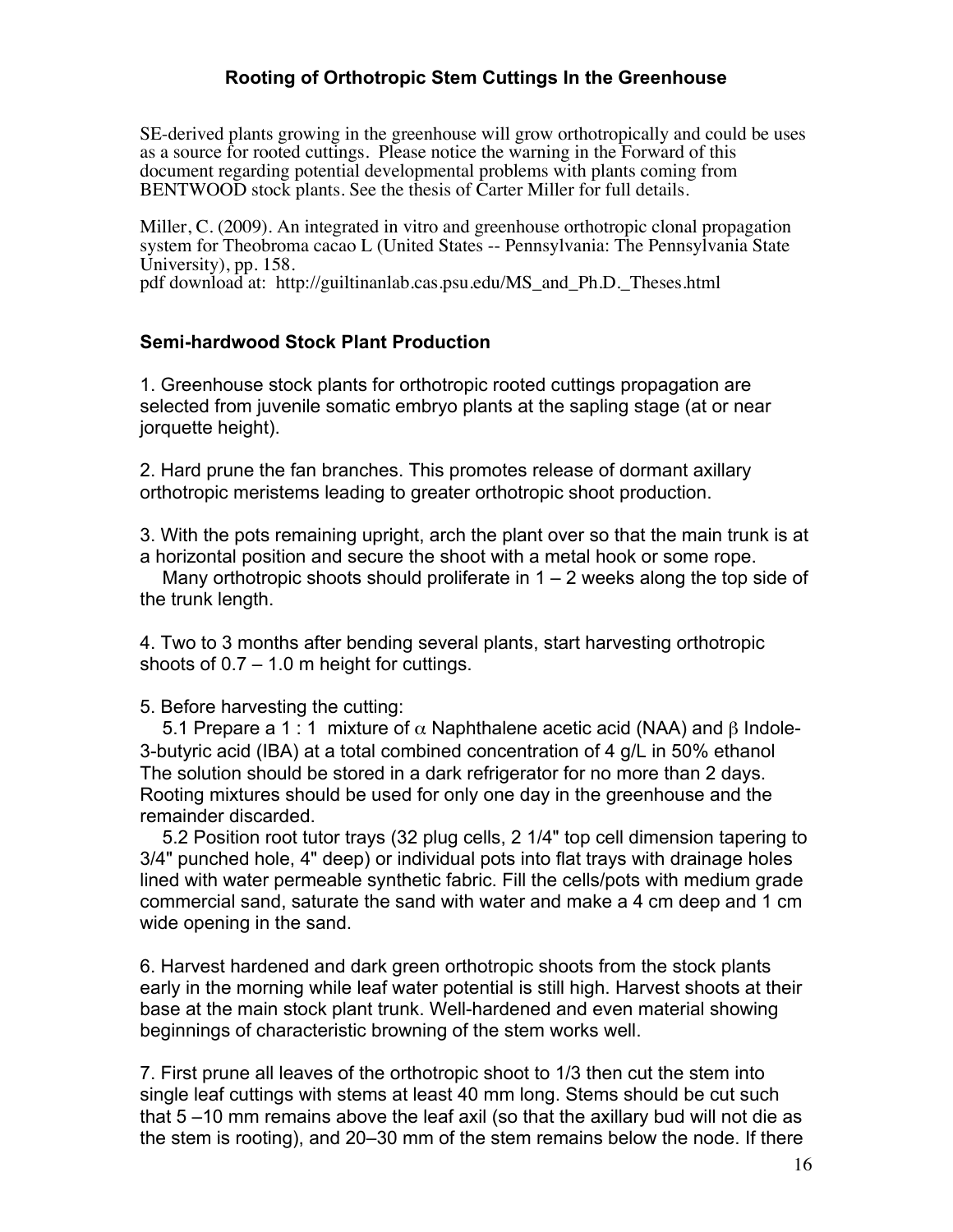are shorter internodes on some portions of the stem, remove the lower leaves excising close to the stem without damaging the stem.

8. Dip the stem in the rooting hormone mixture for 5 seconds.

9. After hormone treatment, insert the cutting into the opening in the wet sand. Gently press the sand around the stem of the cutting.

10. Place the potted cuttings with the trays under intermittent mist (10 sec. every 15 min.) or a fog for 4-6 weeks. Relative humidity should be maintained at or near 100%, keeping the leaves wet without inundating the cuttings. Light intensity should remain approximately 100 µmol \* m-2 \* sec. -1 PAR. During the misting period water/fertilize the cuttings every 3-4 days with at Hoagland's fertilizer at 150ppm nitrogen.

*The first roots will appear at approximately 3 weeks after hormone treatment. By the end of the 6 weeks misting period all cuttings with rooting potential should form roots.*

#### **Acclimating, pot establishment, and general cultural management**

11. Any rooted cutting with 2 or more roots and a live axillary bud of even the smallest size may be transplanted to polythene bags containing a potting soil or sand mix. Place the plants under 50% shade (250-500 µmol\*m-2\*s-1), and RH above 60-65%. Fertilizing will promote bud break. Care should be taken when watering to not damage the tender shoots.

12. After the first flush has hardened the cuttings may be treated as any other material. Light may be increased and RH may be lowered.

13. Orthotropic cuttings could jorquette prematurely. To achieve a more standard height of jorquette, remove jorquette bud as soon as it appears. Following removal, an axillary orthotropic shoot from below the cut will release, and the plant will reach a more standard height  $(1 - 1.5 \text{ m})$  prior to the appearance of the next jorquette (Bertrand & Agbodjan, 1989).

#### **Softwood Stock Plant Production**

14. Newly acclimatized SE plants may be grown for 2 – 3 months and used as stock plants for rooted cuttings. After 2 months establishment, orthotropic shoots longer than 0.15 m should be harvested by strong head cuts leaving 3 – 4 nodes with leaves of 80 mm long.

15. Successive harvests are then comprised of orthotropic shoots from 0.20 to 0.40 m length and with only 2 nodes above the previous harvests' cut. Multiple orthotropic axillary meristems swell during the first week, and bud break occurs by  $7 - 10$  days.

16. Individual shoots are allowed to flush mostly 2 – 3 and up to 4 times prior to harvesting orthotropic shoots depending on shoot morphological characteristics. Stem diameter less than approximately 5 mm was found to be inadequate for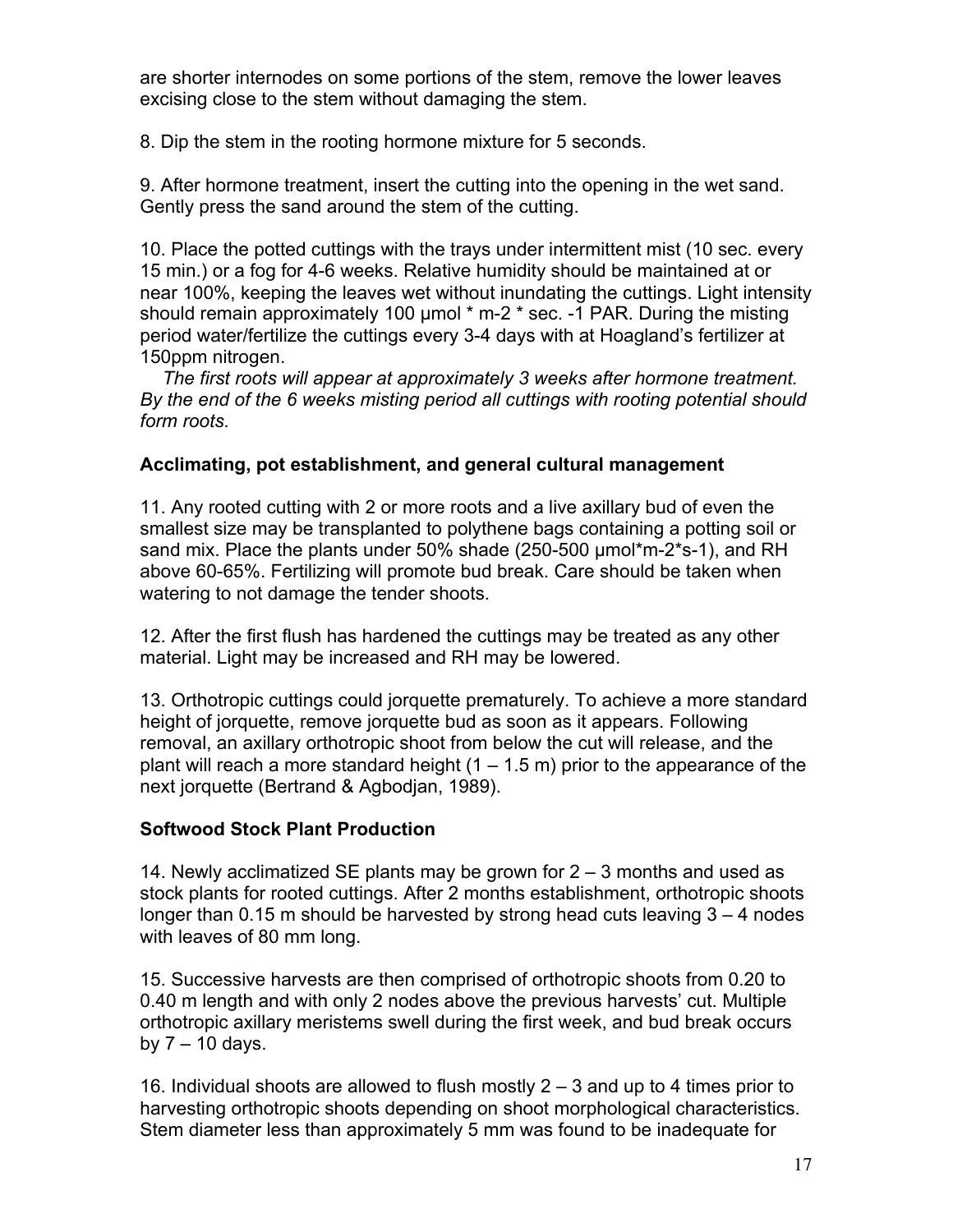rooting; therefore, shoots are allowed to flush until stem diameter 40 – 60 mm basipedal from apex is at least 5 mm.

17. Softwood cuttings of 40 – 60 mm in length and mostly 2 leaf nodes were made from the entire harvested orthotropic shoot. Node number varies from 1 to 7 and does not affect rooting success. The bottom 20 mm of each cutting is trimmed of leaves at the petiole base. A maximum of 4 leaves per cutting remain. These leaf so 1/3 of the length remains.

18. Rooting of cuttings follows the same method described above.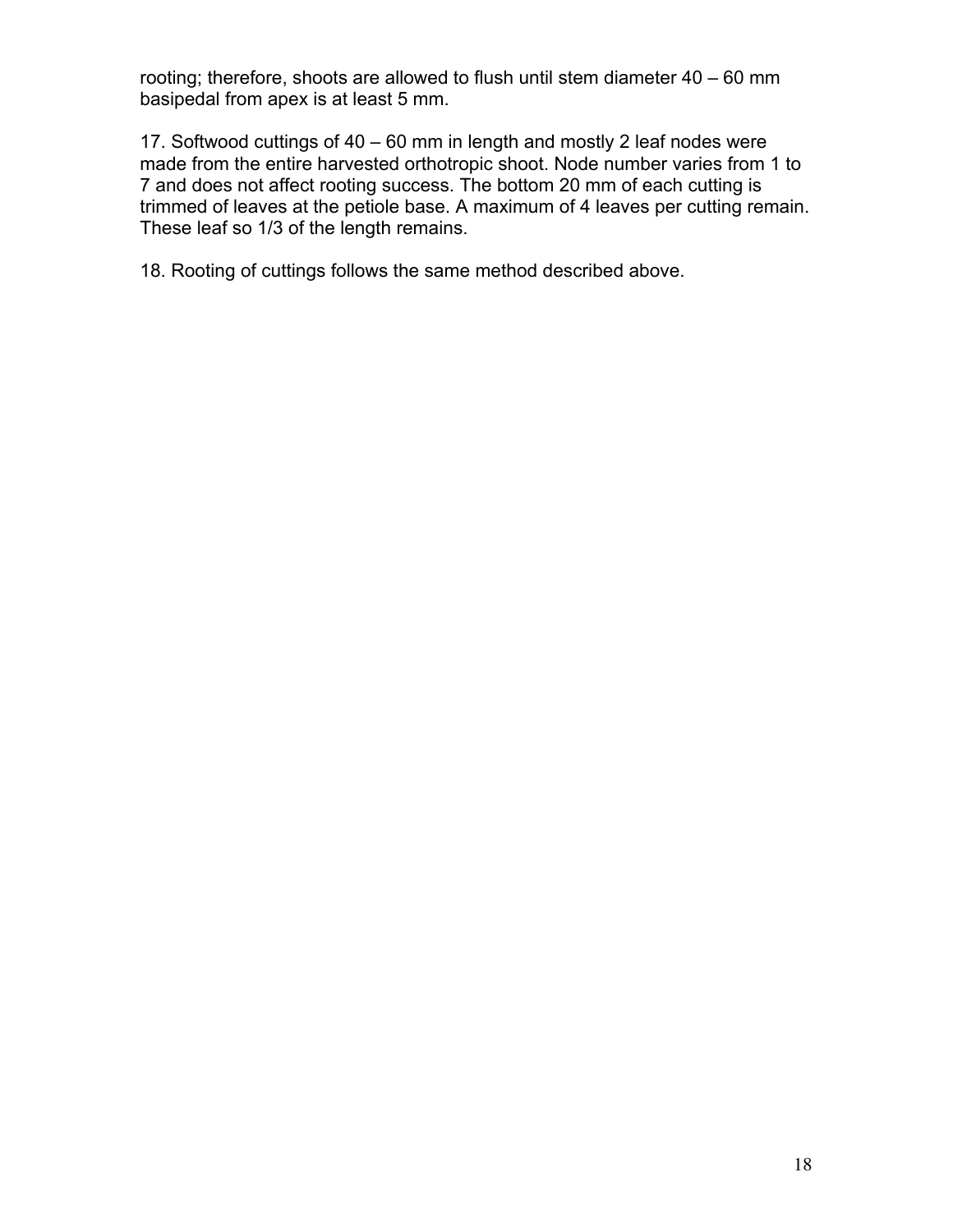#### **MEDIA FORMULATIONS**

### **Primary Callus Growth Medium (PCG)**

|                         | 1L              |
|-------------------------|-----------------|
| DKW macro A (10X)       | 100 ml          |
| DKW macro B (10X)       | 100 ml          |
| DKW micro (100X)        | $10 \mathrm{m}$ |
| DKW vitamins (1000X)    | 1 <sub>m</sub>  |
| Glucose                 | 20 <sub>g</sub> |
| Glutamine               | 250 mg          |
| Myo-Inositol            | 100 mg          |
| $2,4-D$ (1 mg/ml stock) | 2 <sub>m</sub>  |
| TDZ (0.2 mg/ml stock)   | 25 ul           |
|                         |                 |
| рH                      | 5.8 (1 M KOH)   |
|                         |                 |
| Phytagel                | 2g              |
| Autoclave               | 18 min          |

- 1. DKW macro A, DKW macro B, DKW micro stock solutions are stored at 4˚C for no longer then 4 months.
- 2. DKW vitamins solution is stored at 20˚C as aliquots, made fresh every 3-4 months.
- 3. 2,4-D and TDZ stock solutions are stored at 4˚C and made fresh every two months.
- 4. Adjust autoclave time according to the specifications of the autoclave equipment used.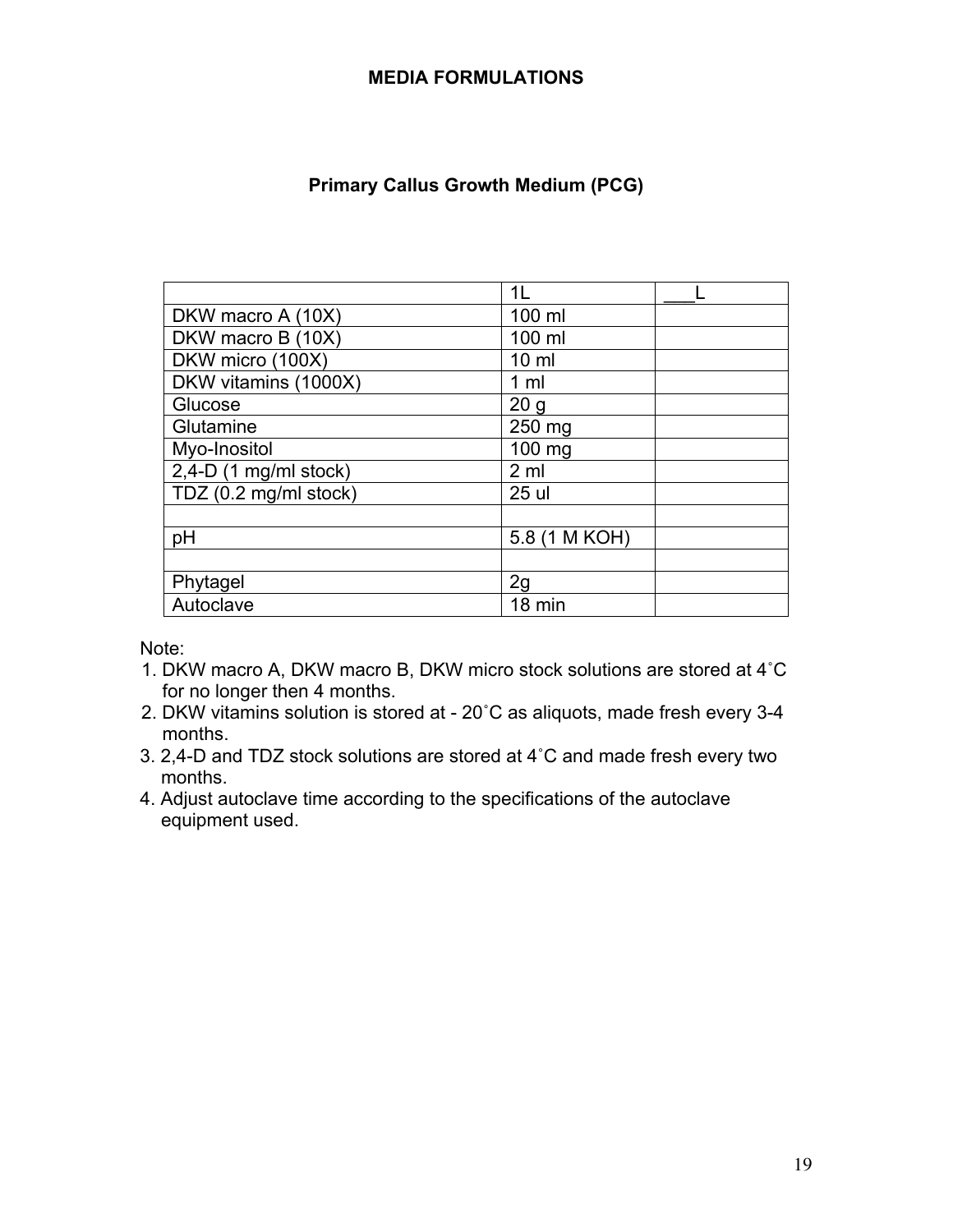#### **Secondary Callus Growth Medium (SCG) (Also known as E5B)**

| McCown's salts (Sigma M-6774) | 2.3 <sub>g</sub> |  |
|-------------------------------|------------------|--|
| B5 vitamins (1000X stock)     | $1 \text{ ml}$   |  |
| Glucose                       | 20 <sub>g</sub>  |  |
| $2,4-D$ (1 mg/ml stock)       | 2 ml             |  |
| 6-BA (1 mg/ml stock)          | 50 ul            |  |
| pH                            | 5.7 (1 M KOH)    |  |
|                               |                  |  |
| Phytagel                      | 2.2 <sub>q</sub> |  |
| Autoclave                     | 18 min           |  |

Note:

- 1. McCown's salts (Sigma M-6774) are hygroscopic. Therefore, store at 4˚C in a desiccator.
- 2. B5 Vitamins solution is stored at -20˚C as aliquots and made fresh every 3-4 months.
- 3. 6 BA and 2,4-D stock solutions are stored at 4˚C and made fresh every two months.
- 4. Adjust autoclave time according to the specifications of the autoclave equipment used.

## **Embryo Development Medium (ED)**

|                      | 1L              |
|----------------------|-----------------|
| DKW macro A (10X)    | 100 ml          |
| DKW macro B (10X)    | 100 ml          |
| DKW micro (100X)     | $10 \mathrm{m}$ |
| DKW vitamins (1000X) | 1 <sub>m</sub>  |
| Sucrose              | 30 <sub>g</sub> |
| Glucose              | 1 g             |
|                      |                 |
| pH                   | 5.7 (1 M KOH)   |
|                      |                 |
| Phytagel             | 2g              |
| Autoclave            | 18 min          |

- 1. DKW macro A, DKW macro B, DKW micro stock solutions are stored at 4˚C for no longer then 4 months.
- 2. DKW vitamins solution is stored at 20˚C as aliquots, made fresh every 3-4 months.
- 3. Adjust autoclave time according to the specifications of the autoclave equipment used.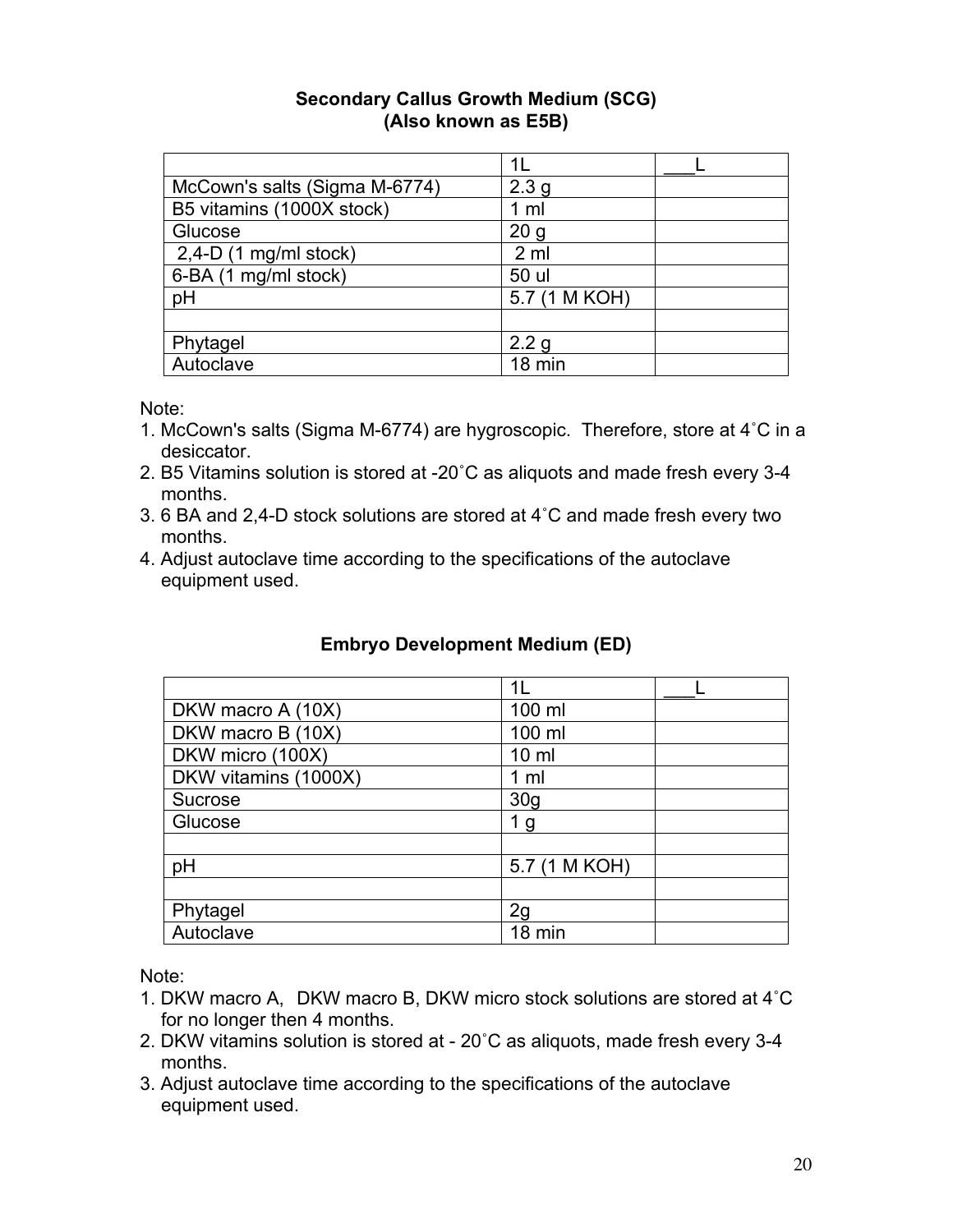### **Primary Embryo Conversion Medium (PEC)**

|                                       | 11              |
|---------------------------------------|-----------------|
| DKW macro A (10X)                     | 100 ml          |
| DKW macro B (10X)                     | 100 ml          |
| DKW micro (100X)                      | $10 \mathrm{m}$ |
| DKW Vitamins (1000X)                  | 1 <sub>m</sub>  |
| Potassium Nitrate (KN0 <sub>3</sub> ) | 0.3g            |
| Amino Acid (1000X stock)              | 1 <sub>m</sub>  |
| Sucrose                               | 10 <sub>g</sub> |
| Glucose                               | 20 <sub>g</sub> |
|                                       |                 |
| pH (1M KOH)                           | 5.8             |
|                                       |                 |
| Phytagel                              | 1.75 g          |
| Autoclave                             | 18 min          |

- 1. DKW macro A, DKW macro B, DKW micro stock solutions are stored at 4˚C for no longer then 4 months.
- 2. DKW vitamins solution is stored at 20˚C as aliquots, made fresh every 3-4 months.
- 3. Amino acid (AA) 1000X solution is stored at -20C as aliquots, made fresh every 3-4 months.
- 4. Adjust autoclave time according to the specifications of the autoclave equipment used.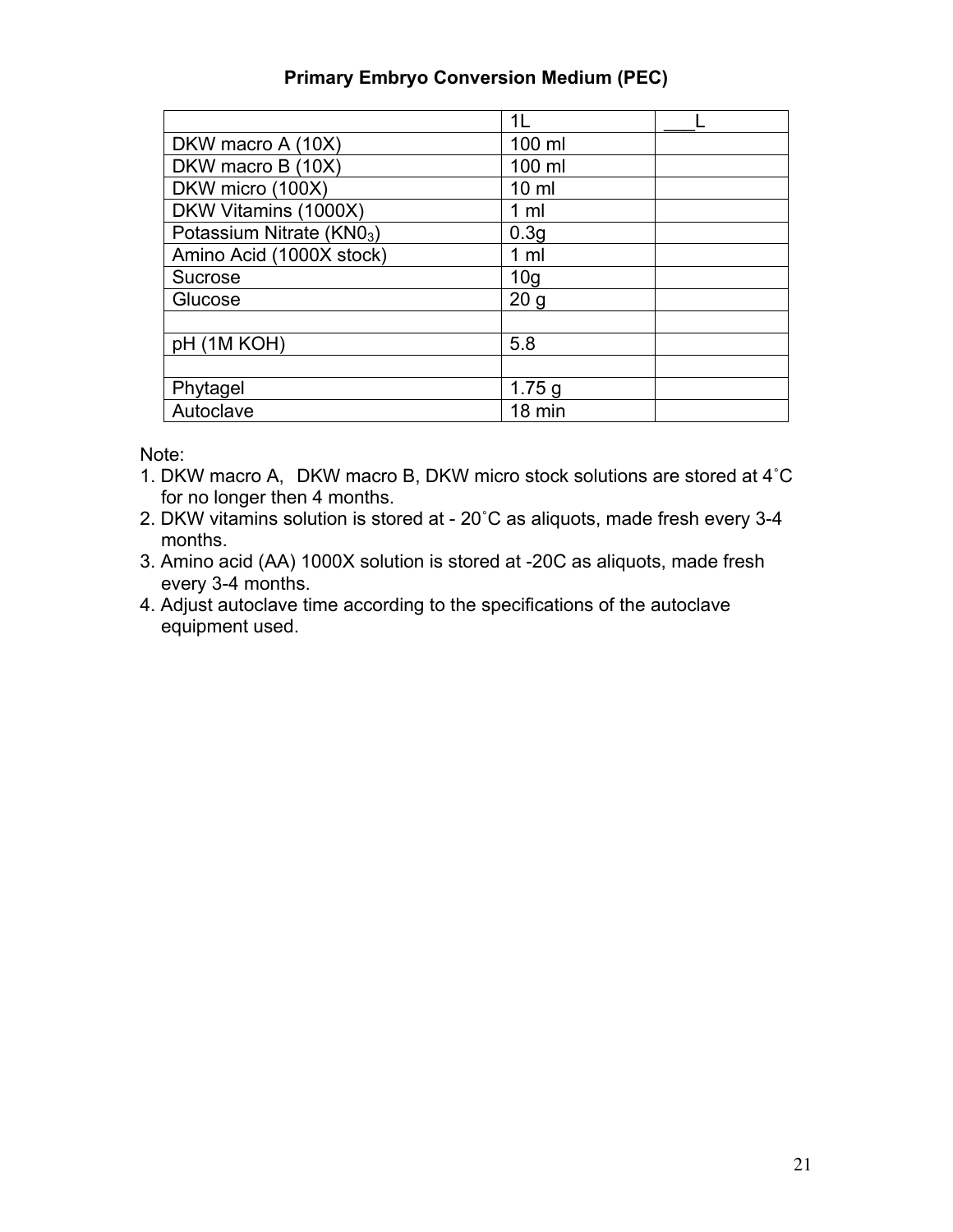## **Root Induction Medium (RI)**

|                                          | 11               |  |
|------------------------------------------|------------------|--|
| DKW macro A (10X)                        | 50 ml            |  |
| DKW macro B (10X)                        | 50 ml            |  |
| DKW micro (100X)                         | 5 <sub>m</sub>   |  |
| DKW Vitamins (1000X)                     | $0.5$ ml         |  |
| Potassium Nitrate (KN0 <sub>3</sub> )    | 0.3 <sub>g</sub> |  |
| Sucrose                                  | 5 g              |  |
| Glucose                                  | 10 <sub>g</sub>  |  |
| Indole Butyric Acid (IBA; 1 mg/ml stock) | 3mg(3ml)         |  |
|                                          |                  |  |
| pH (1M KOH)                              | 5.8              |  |
|                                          |                  |  |
| Phytagel                                 | 1.75g            |  |
| Autoclave                                | 18 min           |  |

Note:

- 1. DKW macro A, DKW macro B, DKW micro stock solutions are stored at 4˚C for no longer then 4 months.
- 2. DKW vitamins solution is stored at 20˚C as aliquots, made fresh every 3-4 months.
- 3. IBA stock solution is stored at -20˚C as aliquots, made fresh every 3-4 months.
- 4. Adjust autoclave time according to the specifications of the autoclave equipment used.

#### **Root Development and Maintenance Medium (RD)**

|                                       | 11               |
|---------------------------------------|------------------|
| DKW macro A (10X)                     | 50 ml            |
| DKW macro B (10X)                     | 50 ml            |
| DKW micro (100X)                      | 5 <sub>m</sub>   |
| DKW Vitamins (1000X)                  | $0.5$ ml         |
| Potassium Nitrate (KN0 <sub>3</sub> ) | 0.3 <sub>g</sub> |
| Sucrose                               | 5 <sub>g</sub>   |
| Glucose                               | 10 <sub>g</sub>  |
|                                       |                  |
| pH (1M KOH)                           | 5.8              |
|                                       |                  |
| Phytagel                              | 1.75 g           |
| Autoclave                             | 18 min           |

- 1. DKW macro A, DKW macro B, DKW micro stock solutions are stored at 4˚C for no longer then 4 months.
- 2. DKW vitamins solution is stored at 20˚C as aliquots, made fresh every 3-4 months.
- 3. Adjust autoclave time according to the specifications of the autoclave equipment used.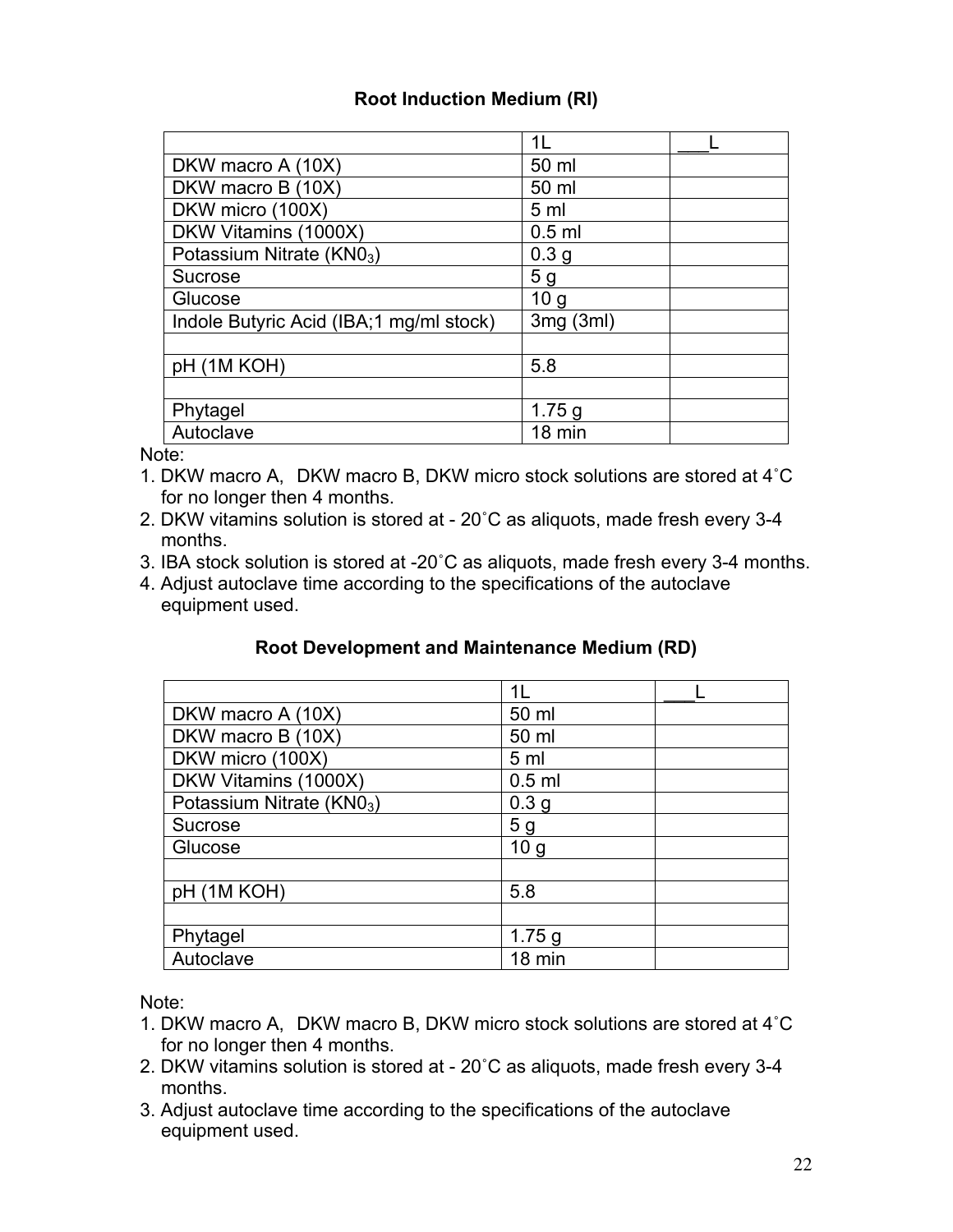#### **STOCK SOLUTIONS FORMULATIONS**

## **DKW l0X Macro Elements Solutions A & B**

| <b>Solution A</b>                                           |                    |
|-------------------------------------------------------------|--------------------|
| Calcium Nitrate tetrahydrate $(Ca(N03)2$ 4H <sub>2</sub> 0) | 14.16 g            |
| Ammonium Nitrate (NH <sub>4</sub> N0 <sub>3</sub> )         | 19.69 <sub>q</sub> |

| <b>Solution B</b>                                                | - 1 I               |
|------------------------------------------------------------------|---------------------|
| Calcium Chloride dihydrate $(CaCl2 .2 H2O)$                      | 1.49 g (add first!) |
| Potassium Sulfate $(K_2SO_4)$                                    | 15.59 g             |
| Magnesium Sulfate heptahydrate (MgS0 $_4$ . 7 H <sub>2</sub> 0)  | 7.40 g              |
| Potassium Phosphate monobasic (KH <sub>2</sub> PO <sub>4</sub> ) | 2.65g               |

Solution A needs to be stirred longer than solution B. Solution A clears upon sitting in the refrigerator. DKW macro A and DKW macro B stock solutions are stored at 4˚C for no longer then 4 months. Use 100 ml of each for 1 L of medium.

#### **DKW 100X Micro Elements Solution**

|                                                                                    | 11        |  |
|------------------------------------------------------------------------------------|-----------|--|
| Zinc Nitrate hexahydrate $(Zn(N03)2$ .6 H <sub>2</sub> 0)                          | 1.700 g   |  |
| Manganese Sulfate monohydrate (MnS04. H <sub>2</sub> 0)                            | 3.340 g   |  |
| Copper Sulfate Pentahydrate (CuS0 <sub>4</sub> . 5 H <sub>2</sub> 0)               | $0.025$ g |  |
| Boric Acid $(H_3BO_3)$                                                             | $0.480$ g |  |
| Sodium Molybdate Dihydrate (Na <sub>2</sub> MoO <sub>4</sub> . 2 H <sub>2</sub> 0) | 0.039q    |  |
| Iron Sulfate hyptahydrate (FeS0 $_4$ . 7 H <sub>2</sub> 0)                         | 3.380 g   |  |
| Disodium Dihydrate EDTA $(C_{10}H_{14}N_2O_8Na_2$ . 2H <sub>2</sub> O)             | $4.540$ g |  |

Store solution at 4˚C for no longer then 4 months. Use 10 ml for 1 L of medium.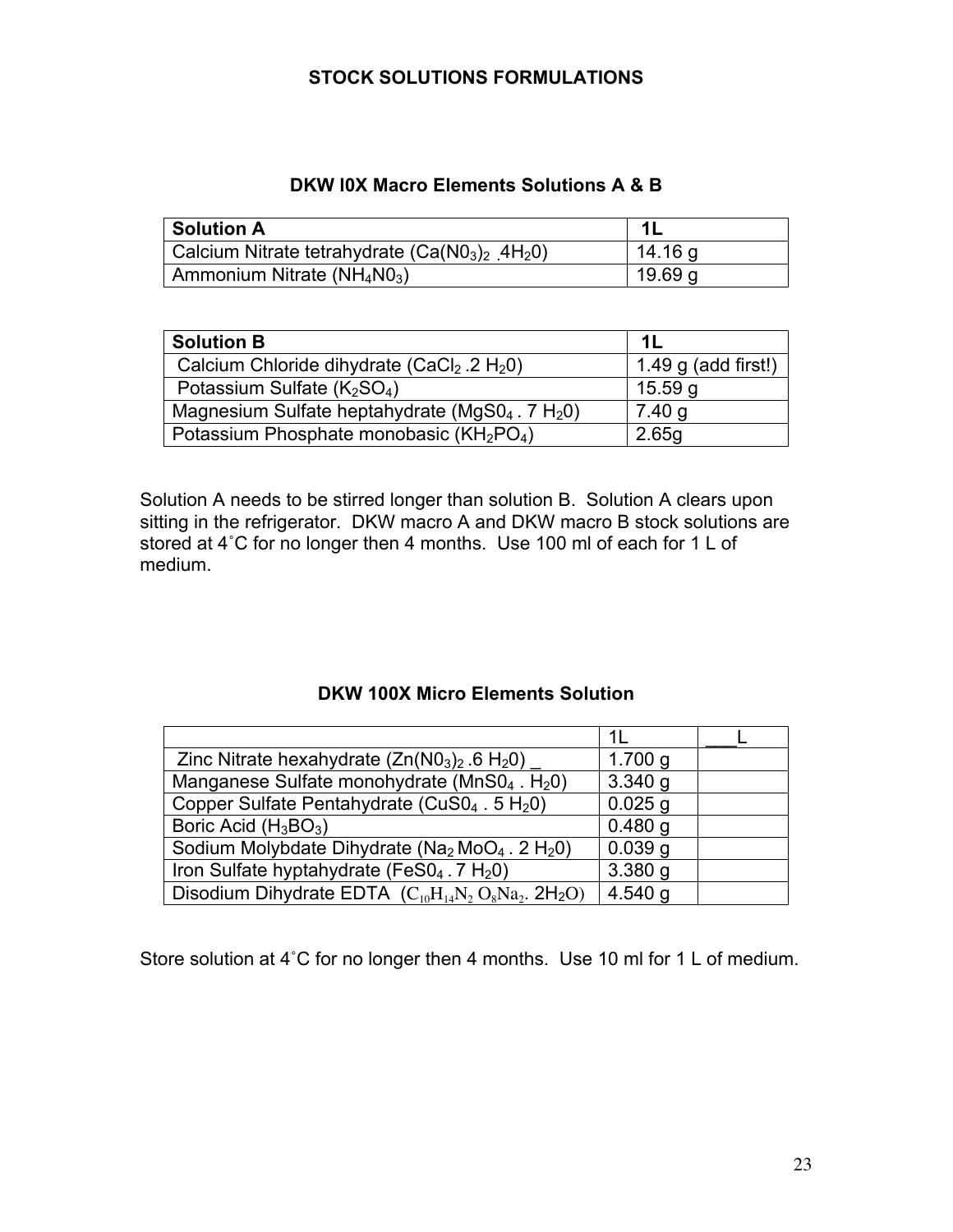## **DKW 1000X Vitamins Stock Solution**

|                | 100 ml            |
|----------------|-------------------|
| Myo-Inositol   | 10.0 <sub>q</sub> |
| Thiamine-HCL   | 0.2 <sub>q</sub>  |
| Nicotinic acid |                   |
| Glycine        | 0.2               |

#### **B5 1000X Vitamin Solution**

|                | 50 ml            |
|----------------|------------------|
| Myo-Inositol   | 5.0 <sub>q</sub> |
| Thiamine-HCL   | 500 mg           |
| Nicotinic acid | 50 mg            |
| Pyridoxine     | 50 mg            |

Store solutions at -20˚C as aliquots. Make fresh every 3-4 months. Use 1 ml per 1L of medium.

## **Amino Acid 1000X Stock Solution**

|             | 100 ml   |
|-------------|----------|
| Arginine    | 43.55 mg |
| Glycine     | 18.76 mg |
| Leucine     | 32.80 mg |
| Lysine      | 45.65 mg |
| Tryptophane | 51.05 mg |

Store solution at - 20˚C as aliquots, remake every 3-4 months. Use 1 ml per 1L of medium.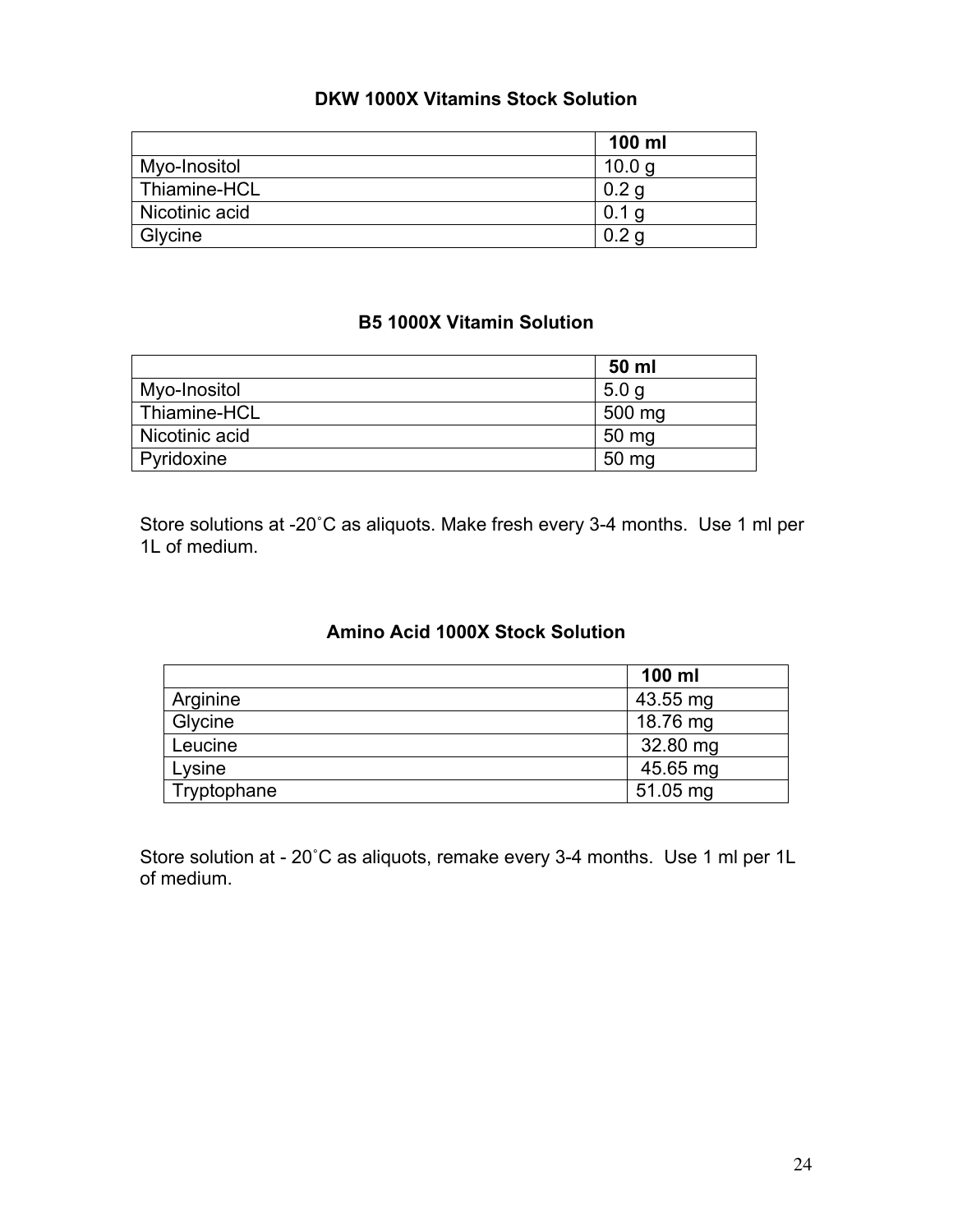#### **Plant Growth Regulators Stock Solutions**

According to specifications for chemicals purchased from Sigma-Aldrich Co.

1. 2, 4-Dichlorophenoxyacetic Acid (1mg/ml stock solution)

Twenty-five or fifty ml batches are prepared every 2 months. 12.5 mls (25 ml batch) or 25 mls (50 ml batch) of 95% ethanol are used to dissolve the powder. Milli-Q water is used to bring the solution up to volume. The solution is kept for two months at  $4^{\circ}$ C. (Solution is 50% ethanol).

2. 6-Benzylaminopurine (1mg/ml stock solution)

A 10 ml solution is prepared using 1 ml of 1N NaOH to dissolve the powder and then brought up to volume with 9 mls of Milli-Q water. This solution is prepared fresh every 2 months and kept at  $4^0C$ .

3. Indole-3-Butyric Acid (1mg/ml stock solution)

Amounts of 10-25 mls are prepared each time depending on the amount needed for the experiment. The powder is dissolved in approximately one ml of 95% ethanol and a few drops (4 or 5) of 1N NaOH. The solution is brought up to volume with Milli-Q water, aliquotted and stored at -20 C.

4. Kinetin (1mg/ml stock solution)

Kinetin is dissolved in approximately 1 ml of 1N NaOH then add 9 ml of Milli-Q water for 10 ml final volume. Store at -20 C.

5. Thidiazuron {1-Phenyl-3-(1,2,3-Thiadiazol-5-YL)Urea} Thidiazuron is prepared in a 0.2 mg/ml stock concentration every 2 months and kept at  $4^{\circ}$  C. 1 milligram of Thidiazuron is dissolved in 1 ml of DMSO and then 4 ml of Milli-Q water is added to this to make a total volume of 5 ml. This is then aliquotted into microfuge tubes in 1 ml amounts. Store 4C.